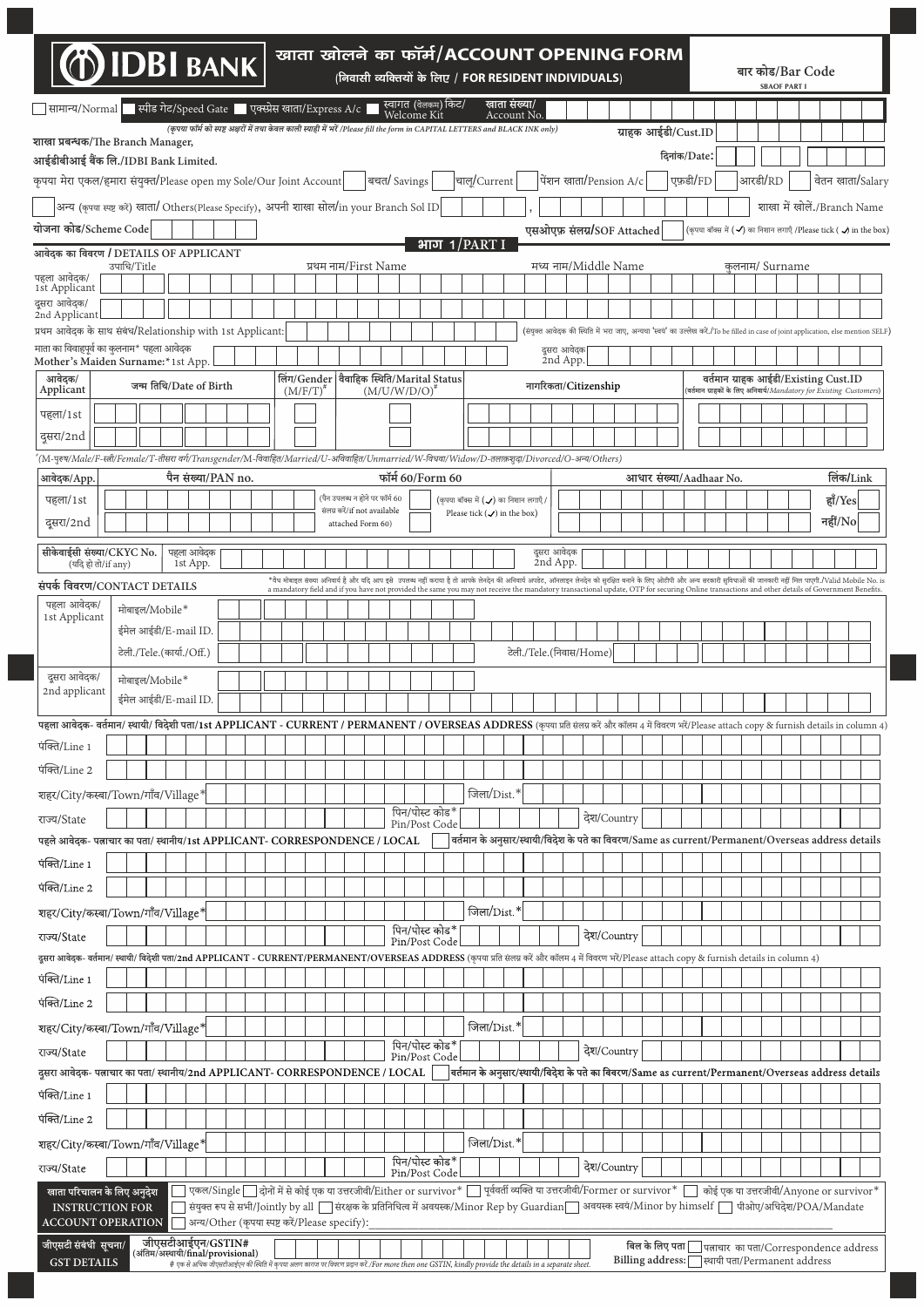|                                                                                                                                                                                                                                                                                                                                                                                                                                               |              |                                                                 |                 |  | प्रारंभिक भुगतान विवरण / INITIAL PAYMENT DETAILS (बचत/चालू खाते के लिए / For Savings/Current Account) |                                                          |           |                                    |                                  |                                |          |                                   |               |                |                                              |                                                                         |
|-----------------------------------------------------------------------------------------------------------------------------------------------------------------------------------------------------------------------------------------------------------------------------------------------------------------------------------------------------------------------------------------------------------------------------------------------|--------------|-----------------------------------------------------------------|-----------------|--|-------------------------------------------------------------------------------------------------------|----------------------------------------------------------|-----------|------------------------------------|----------------------------------|--------------------------------|----------|-----------------------------------|---------------|----------------|----------------------------------------------|-------------------------------------------------------------------------|
| राशि /Amount                                                                                                                                                                                                                                                                                                                                                                                                                                  |              | नकद/Cash                                                        |                 |  | खाता संख्या/A/c. no.                                                                                  |                                                          |           |                                    |                                  |                                |          |                                   |               |                |                                              | से अंतरण                                                                |
| * * चेक संख्या/Cheque                                                                                                                                                                                                                                                                                                                                                                                                                         | दिनांक /Date |                                                                 |                 |  |                                                                                                       |                                                          |           |                                    |                                  |                                |          |                                   |               |                |                                              | बैंक/Bank                                                               |
| शाखा पर आहरित/Branch                                                                                                                                                                                                                                                                                                                                                                                                                          |              |                                                                 |                 |  |                                                                                                       |                                                          |           |                                    |                                  |                                |          |                                   |               |                |                                              |                                                                         |
| (प्रारंभिक भुगतान राशि के सभी चेक "आईडीबीआई बैंक लिमिटेड-ग्राहक का नाम"के पक्ष में आहरित किए जाएँगे/All Cheques for initial payment amount, will be drawn in favor of "IDBI Bank Ltd.-Customer Name")<br>** केवल स्वयं द्वारा हस्ताक्षरित चेक के साथ ही स्वीकार किया जाएगा./ Will be accepted only with a self-signed cheque.                                                                                                                 |              |                                                                 |                 |  |                                                                                                       |                                                          |           |                                    |                                  |                                |          |                                   |               |                |                                              |                                                                         |
| बचत/चालू खाते में जमा की जाने वाली राशि/ Amount to be deposited in Savings / Currents Account                                                                                                                                                                                                                                                                                                                                                 |              |                                                                 |                 |  |                                                                                                       |                                                          |           |                                    |                                  |                                |          | रुपए/Rs. और/and/अथवा/or           |               |                |                                              |                                                                         |
| सावधि जमा खाते में जमा की जाने वाली राशि/Amount to be deposited in Term Deposit Account                                                                                                                                                                                                                                                                                                                                                       |              |                                                                 |                 |  |                                                                                                       |                                                          |           |                                    |                                  |                                | रुपए/Rs. |                                   |               |                |                                              |                                                                         |
| सावधि जमा खाता/Term Deposit A/c#                                                                                                                                                                                                                                                                                                                                                                                                              |              |                                                                 |                 |  |                                                                                                       |                                                          |           |                                    |                                  |                                |          |                                   |               |                |                                              |                                                                         |
| राशि/Amount $\overline{\overline{\epsilon}}$                                                                                                                                                                                                                                                                                                                                                                                                  | रुपए         | अवधि /period:                                                   |                 |  | वर्ष/Year                                                                                             |                                                          | माह/Month |                                    |                                  |                                |          | दिन/Day ब्याज दर/Rate of Interest |               |                |                                              |                                                                         |
| ब्याज भुगतान/Interest Payment<br>परिपक्वता पर /At Maturity (संचयी/Cumulative)                                                                                                                                                                                                                                                                                                                                                                 |              |                                                                 |                 |  |                                                                                                       | मासिक /Monthly (बट्टाकृत/Discounted)                     |           |                                    |                                  |                                |          | तिमाही/Quarterly                  |               | वार्षिक/Annual |                                              |                                                                         |
| अस्थाई ब्याज दर/Floating Interest Rate   तिमाही भुगतान/Quarterly Payment                                                                                                                                                                                                                                                                                                                                                                      |              |                                                                 |                 |  |                                                                                                       | परिपक्वता पर/At Maturity (संचयी/Cumulative)              |           |                                    |                                  |                                |          |                                   |               |                |                                              |                                                                         |
| परिपक्वता/ भुगतान अनुदेश/MATURITY / PAYMENT INSTRUCTIONS                                                                                                                                                                                                                                                                                                                                                                                      |              |                                                                 |                 |  |                                                                                                       |                                                          |           |                                    |                                  |                                |          |                                   |               |                |                                              |                                                                         |
| मूलधन का स्वत: नवीकरण/Auto renew* principal                                                                                                                                                                                                                                                                                                                                                                                                   |              | मूलधन और ब्याज का स्वत: नवीकरण/Auto renew* principal & interest |                 |  |                                                                                                       |                                                          |           |                                    |                                  | रु का स्वत: नवीकरण/Auto renew* |          |                                   |               |                |                                              |                                                                         |
| पहले आवेदक के परिचालित खाते /By credit to 1st applicant's operative account                                                                                                                                                                                                                                                                                                                                                                   |              |                                                                 |                 |  |                                                                                                       |                                                          |           |                                    |                                  |                                |          |                                   | में जमा करें. |                |                                              |                                                                         |
| अवधि के लिए स्वत: नवीकरण/Auto renew for period:                                                                                                                                                                                                                                                                                                                                                                                               |              | वर्ष/Year                                                       |                 |  | माह/Month                                                                                             |                                                          | दिन/Day   |                                    |                                  |                                |          |                                   |               |                |                                              |                                                                         |
| पेऑर्डर/ डिमांडड्राफ्ट से/By Payorder / Demand Draft                                                                                                                                                                                                                                                                                                                                                                                          |              | मूलधन और ब्याज का भुगतान करें/Pay principal & interest          |                 |  |                                                                                                       |                                                          |           | मूलधन का भुगतान करें Pay principal |                                  |                                |          |                                   |               |                |                                              |                                                                         |
| बचते खाते में स्वीप(खाता संख्या)/Sweep in Savings Account(No.):                                                                                                                                                                                                                                                                                                                                                                               |              |                                                                 |                 |  |                                                                                                       |                                                          |           |                                    |                                  |                                |          |                                   |               |                |                                              | यदि मेरे बचत खाते में पर्याप्त शेष न हो तो कृपया मेरे/हमारे             |
| सावधि जमा की इकाईयों को तोड़ कर बचत खाते में निधि अंतरण द्वारा मेरे चेक को क्लीयर करें/ निकासी की अनुमति दें. (कर बचत वाली एफडी और आरडी के मामले में लागू नहीं)/in case of insufficient balance in my savings<br>account, please clear my cheque / allow withdrawal by transferring funds to my savings account by breaking units of my/our fixed deposits. (Not applicable in case of Tax Saving FD &                                        |              |                                                                 |                 |  |                                                                                                       |                                                          |           |                                    |                                  |                                |          |                                   |               |                |                                              |                                                                         |
| RD)                                                                                                                                                                                                                                                                                                                                                                                                                                           |              |                                                                 |                 |  |                                                                                                       |                                                          |           |                                    |                                  |                                |          |                                   |               |                |                                              |                                                                         |
| हम संयुक्त रूप से आईडीबीआई बैंक लि. को हम दोनों में से किसी भी एक द्वारा लिखित निर्देश से बुक किए गए सावधि जमा(जमाओं) के परिपक्वता की तारीख से पहले किसी भी दिन समयपूर्व आहरण की अनुमति देते हैं और ब्याज सहित मूल धनराशि का<br>भुगतान करने के लिए सहमत हैं तथा प्राधिकृत करते हैं./We jointly agree and authorize IDBI Bank Ltd to, pay the principal along with interest and permit premature withdrawals of the fixed deposit(s) booked on |              |                                                                 |                 |  |                                                                                                       |                                                          |           |                                    |                                  |                                |          |                                   |               |                |                                              |                                                                         |
| written instruction from any one of us, any day before the maturity date.                                                                                                                                                                                                                                                                                                                                                                     |              |                                                                 |                 |  |                                                                                                       |                                                          |           |                                    |                                  |                                |          |                                   |               |                |                                              |                                                                         |
| #Calendar Quarter is the default method of interest calculation, for Anniversary Quarter system, please contact the Branch Head. (* खुदर मीयादी जमा पर लागू ब्याज दर विद्यमान ब्याज दरों के अनुसार होंगी./Renewal will be don                                                                                                                                                                                                                 |              |                                                                 |                 |  |                                                                                                       |                                                          |           |                                    |                                  |                                |          |                                   |               |                |                                              |                                                                         |
|                                                                                                                                                                                                                                                                                                                                                                                                                                               |              | सुपुर्दगियाँ/चैनल सेवाएँ/DELIVERABLES/CHANNEL SERVICES          |                 |  |                                                                                                       |                                                          |           |                                    |                                  |                                |          |                                   |               |                |                                              |                                                                         |
| खाता विवरण/ Statement(केवल ई-मेल द्वारा/by e-mail only)<br>एसएमएस एलर्ट/SMS Alerts                                                                                                                                                                                                                                                                                                                                                            |              |                                                                 | पासबुक/Passbook |  |                                                                                                       | चेकबुक/Chequebook                                        |           |                                    | इंटरनेट बैंकिंग/Internet Banking |                                |          |                                   |               |                |                                              | मोबाइल बैंकिंग/Mobile Banking                                           |
| फोन बैंकिंग/Phone Banking<br>कृपया कार्ड पर लिखा जाने वाला प्राथमिक आवेदक का नाम लिखें/Please indicate the Primary Card applicant name to be embossed on the card:                                                                                                                                                                                                                                                                            |              |                                                                 |                 |  |                                                                                                       | डेबिट सह एटीएम कार्ड /Debit-cum-ATM Card: घरेलू/Domestic |           |                                    |                                  |                                |          | अंतरराष्ट्रीय/ International      |               |                |                                              |                                                                         |
|                                                                                                                                                                                                                                                                                                                                                                                                                                               |              |                                                                 |                 |  |                                                                                                       |                                                          |           |                                    |                                  |                                |          |                                   |               |                |                                              |                                                                         |
|                                                                                                                                                                                                                                                                                                                                                                                                                                               |              | नामांकन/NOMINATION (फॉर्म डीए-1 भरें/Fill Form DA-1)            |                 |  |                                                                                                       |                                                          |           |                                    |                                  |                                |          |                                   |               |                |                                              |                                                                         |
| मैं निम्नानुसार नामांकन करना चाहता/चाहती हूँ./I WANT TO NOMINATE, AS UNDER                                                                                                                                                                                                                                                                                                                                                                    |              |                                                                 |                 |  |                                                                                                       |                                                          |           |                                    |                                  |                                |          |                                   |               |                |                                              | $\Box$ मैं नामांकन नहीं करना चाहता/चाहती हूँ./I DO NOT WISH TO NOMINATE |
|                                                                                                                                                                                                                                                                                                                                                                                                                                               |              |                                                                 |                 |  |                                                                                                       |                                                          |           |                                    |                                  |                                |          |                                   |               |                |                                              |                                                                         |
| बैंक जमा राशियों के संबंध में बैंकिंग विनियमन अधिनियम, १९४९ की धार ४५ज़ेड ए और बैंकिंग कंपनी (नामांकन) किया 1985 के नियम 2(1) के अंतर्गत नामांकन (फॉर्म डीए 1)./Nomination under section 45 ZA of the Banking                                                                                                                                                                                                                                 |              |                                                                 |                 |  |                                                                                                       |                                                          |           |                                    |                                  |                                |          |                                   |               |                |                                              |                                                                         |
| Regulation Act, 1949 and Rule 2(1) of the Banking Companies (Nomination) Rules, 1985 in respect of bank deposits.                                                                                                                                                                                                                                                                                                                             |              |                                                                 |                 |  |                                                                                                       |                                                          |           |                                    |                                  |                                |          |                                   |               |                |                                              |                                                                         |
| .<br>मैं/हम निम्नलिखित व्यक्ति को नामित करता/करती हूँ/करते हैं जिसे मेरे/हमारे/अवयस्क की मृत्यु की स्थिति में उपरोक्त खाते में जमा राशि आईडीबीआई बैंक लि. द्वारा लौटाई जाए./I/we nominate the following person to whom in the ev<br>my/our/minors death, the amount of deposit in the above account may be returned by IDBI Bank Limited                                                                                                      |              |                                                                 |                 |  |                                                                                                       |                                                          |           |                                    |                                  |                                |          |                                   |               |                |                                              |                                                                         |
| नाम/Name:                                                                                                                                                                                                                                                                                                                                                                                                                                     |              |                                                                 |                 |  |                                                                                                       |                                                          |           |                                    |                                  |                                |          |                                   |               |                |                                              |                                                                         |
| पता/Address:                                                                                                                                                                                                                                                                                                                                                                                                                                  |              |                                                                 |                 |  |                                                                                                       |                                                          |           |                                    |                                  |                                |          |                                   |               |                |                                              | शाखा/Branch                                                             |
| राज्य/State:                                                                                                                                                                                                                                                                                                                                                                                                                                  |              |                                                                 |                 |  |                                                                                                       | पिन कोड/PIN Code:                                        |           |                                    |                                  |                                |          |                                   |               |                |                                              | जमाकर्ता के साथ संबंध/Relationship with Depositor:                      |
| चूंकि इस तारीख को नामिती अवयस्क है, अत: मैं/हम                                                                                                                                                                                                                                                                                                                                                                                                |              |                                                                 |                 |  |                                                                                                       |                                                          |           |                                    |                                  |                                |          |                                   |               |                |                                              | को नामिती की अल्प अवयस्क अवस्था के                                      |
| .<br>दौरान मेरे/हमारे अवयस्क की मृत्यु की स्थिति में नामिती की ओर से अवयस्क के खाते मे जमा राशि को प्राप्त करने हेत नियुक्त करते हैं.                                                                                                                                                                                                                                                                                                         |              |                                                                 |                 |  |                                                                                                       |                                                          |           |                                    |                                  |                                |          |                                   |               |                |                                              |                                                                         |
| As nominees is minor on this date, I/we appoint Mr./Mrs.                                                                                                                                                                                                                                                                                                                                                                                      |              |                                                                 |                 |  |                                                                                                       |                                                          |           |                                    |                                  |                                |          |                                   |               |                |                                              | to receive the                                                          |
| amount of deposit in the account on behalf of the nominee in the event of my/our/minor's death during the minority of the nominee.                                                                                                                                                                                                                                                                                                            |              |                                                                 |                 |  |                                                                                                       |                                                          |           |                                    |                                  |                                |          |                                   |               |                |                                              |                                                                         |
| नामिती की जन्मतिथि/Nominee's Date of Birth:                                                                                                                                                                                                                                                                                                                                                                                                   |              |                                                                 |                 |  |                                                                                                       | अभिभावक के साथ संबंध/Relationship with Guardian:         |           |                                    |                                  |                                |          |                                   |               |                |                                              |                                                                         |
| अभिभावक/Guardian:                                                                                                                                                                                                                                                                                                                                                                                                                             |              |                                                                 |                 |  |                                                                                                       |                                                          |           |                                    |                                  |                                |          |                                   |               |                |                                              |                                                                         |
| पता/Address:                                                                                                                                                                                                                                                                                                                                                                                                                                  |              | राज्य/State                                                     |                 |  |                                                                                                       |                                                          |           |                                    |                                  |                                |          | पिन कोड/PIN code:                 |               |                |                                              |                                                                         |
| मैं/हम इस नामांकन को भविष्य में मेरे द्वारा समान नाम से खोले गए अन्य जमा/खाता(खातों) के लिए विस्तारित करना चाहूँगा/चाहूँगी/चाहेंगे, जिनमें ऐसे नामांकन का अनुरोध इंटरनेट/मोबाइल बैंकिंग के द्वारा प्राप्त होगा./I/We would li                                                                                                                                                                                                                 |              |                                                                 |                 |  |                                                                                                       |                                                          |           |                                    |                                  |                                |          |                                   |               |                |                                              |                                                                         |
| nomination for other Deposits/Account(s) opened by me in the same name in future where request for such nominations are received through Internet/Mobile Banking Channels.                                                                                                                                                                                                                                                                    |              |                                                                 |                 |  |                                                                                                       |                                                          |           |                                    |                                  |                                |          |                                   |               |                |                                              |                                                                         |
| दो गवाहों के नाम एवं हस्ताक्षर (यदि अंगूठे का निशान प्राप्त किया गया हो)<br>NAME(S) AND SIGNATURE(S) OF TWO WITNESSES (IF THUMB IMPRESSION OBTAINED)                                                                                                                                                                                                                                                                                          |              |                                                                 |                 |  |                                                                                                       |                                                          |           |                                    |                                  |                                |          |                                   |               |                |                                              |                                                                         |
|                                                                                                                                                                                                                                                                                                                                                                                                                                               |              |                                                                 |                 |  |                                                                                                       |                                                          |           |                                    |                                  |                                |          |                                   |               |                |                                              |                                                                         |
|                                                                                                                                                                                                                                                                                                                                                                                                                                               |              |                                                                 |                 |  |                                                                                                       |                                                          |           |                                    |                                  |                                |          |                                   |               |                |                                              |                                                                         |
|                                                                                                                                                                                                                                                                                                                                                                                                                                               |              |                                                                 |                 |  |                                                                                                       |                                                          |           |                                    |                                  |                                |          |                                   |               |                | जमाकर्ता के हस्ताक्षर/Signature of Depositor |                                                                         |
| कॉर्पोरेट पेरोल खाते के लिए- केवल कॉर्पोरेट वेतन खातों के लिए भरा जाए /FOR CORPORATE PAYROLL ACCOUNT - To be filled for corporate salary accounts only - (यदि लागू हो/if applicable)                                                                                                                                                                                                                                                          |              |                                                                 |                 |  |                                                                                                       |                                                          |           |                                    |                                  |                                |          |                                   |               |                |                                              |                                                                         |
| कॉर्पोरेट का नाम/Corporate Name:                                                                                                                                                                                                                                                                                                                                                                                                              |              |                                                                 |                 |  |                                                                                                       |                                                          |           |                                    |                                  |                                |          |                                   |               |                |                                              |                                                                         |
| कॉर्पोरेट लेबल/Corporate Lable:                                                                                                                                                                                                                                                                                                                                                                                                               |              |                                                                 |                 |  |                                                                                                       |                                                          |           |                                    |                                  |                                |          |                                   |               |                |                                              |                                                                         |
| कंपनी के पदनामित अधिकारी का नाम/Name of Designated official of the Co.                                                                                                                                                                                                                                                                                                                                                                        |              |                                                                 |                 |  |                                                                                                       |                                                          |           |                                    |                                  |                                |          |                                   |               |                |                                              |                                                                         |
| अधिकारी का पदनाम/ Designation of the official:<br>प्रतिपूर्ति खाता/Reimbursement account:<br>हां/Yes                                                                                                                                                                                                                                                                                                                                          | नहीं/No      |                                                                 |                 |  |                                                                                                       |                                                          |           |                                    |                                  |                                |          |                                   |               |                |                                              |                                                                         |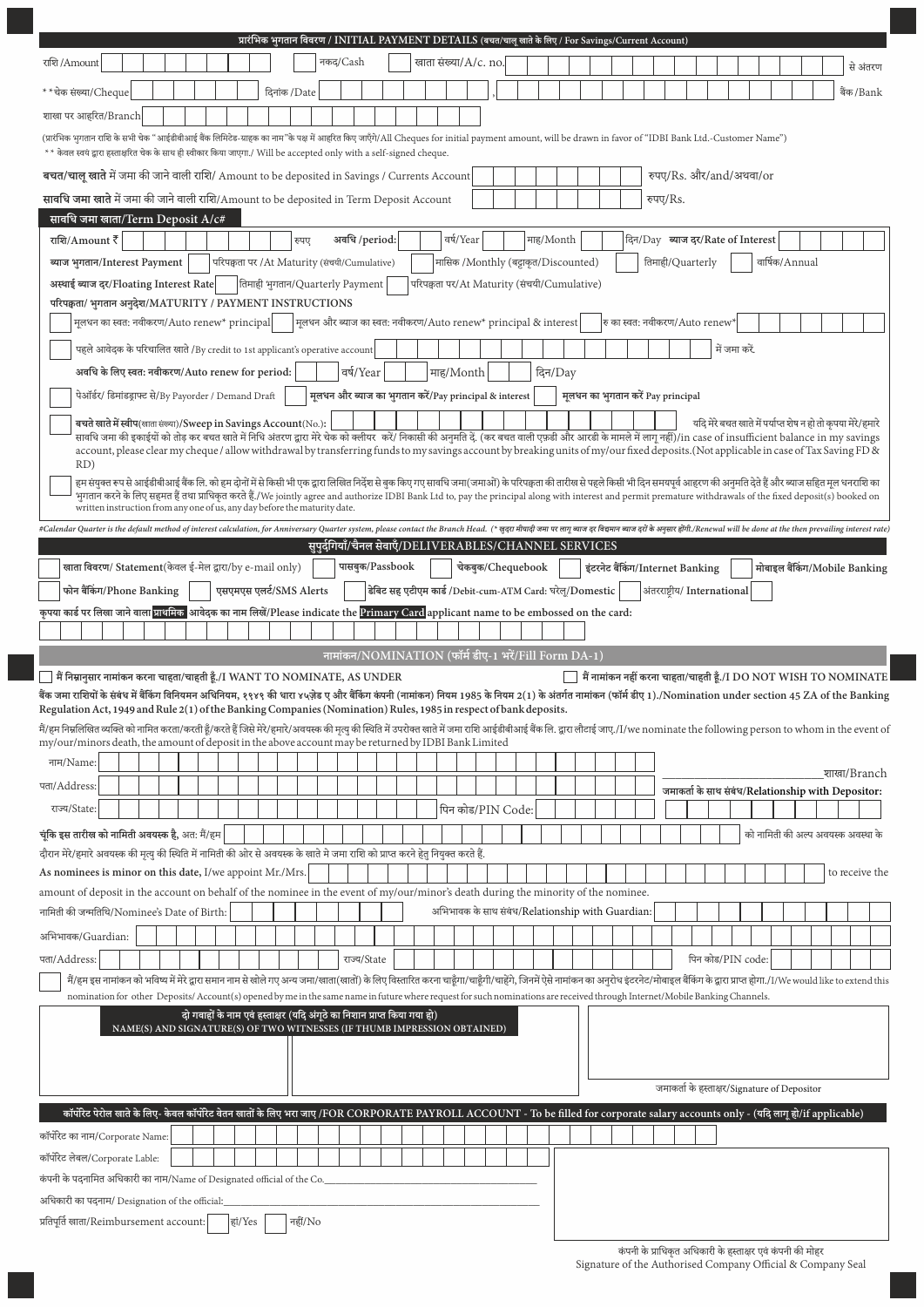## **भाग/PART II**

## अपने ग्राहक को जानिए (केवाईसी) आवेदन फॉर्म - वैयक्तिक/KNOW YOUR CUSTOMER (KYC) APPLICATION FORM - INDIVIDUAL

महत्तपूर्ण अनुदेश/Important Instructions: अ) '\*' अंकित फील्ड आनिवार्य फील कह हैं./Fields marked with '\*' are mandatory fields. an) कृपया फॉम को बड़े अक्षरों में और केवल काली स्याही में भरें./ Please fill the form in CAPIT BLACK INK only. इ) कृपया तारीख को दिनांक-माह-वर्ष के प्रारूप में भरें./Please fill the date in DD-MM-YYYY format. ई) कृपया अंत में दिये गए खंडवार विस्तृत दिशानिर्देश/निर्देश पढ़ें. / Please read section wise detailed guid at the end. 3) नाम, पहचान पत्न में दिये गए नाम के अनुरूप ही होना चाहिए अन्यथा सीकेवाईसी पंजीकरण नहीं हो पाएगा./Name should be exactly as per Proof of Identity, otherwise CKYC registration will fail.क) आवेदन अपडेट हेतु आवे संख्या अनिवार्य है./KYC number of applicant is mandatory for update application. **ए**) किसी खंड विशेष को अततिकरने के लिए, कृपया खंड संख्या के आगे दिये गए बॉक्स में ( - ) का निशान लगाएँ और जिन खंडो को अपडेट करने की आवश्यकता द./For particular section update, please tick ( ) in the box available before the section number and strike off the sections not required to be updated.

| कुलनाम/ Surname<br>उपाधि/Title<br>मध्य नाम/Middle Name<br>प्रथम नाम/First Name<br>नाम/Name* (पहचान पत्न के अनुरूप/<br>Same as ID proof)<br>विवाह पूर्व नाम/Maiden Name<br>(यदि कोई हो तो*)<br>पिता का नाम/Father Name*<br>(विवाहित होने की स्थिति में भरा जाए, अन्यथा रिक्त रखें/to be filled in case of married, else keep blank)<br>माता का नाम/Mother Name*<br>आश्रितों की संख्या /<br>Number of Dependents*<br>वैयक्तिक निवासी /Resident Individual<br>$\Box$ अनिवासी भारतीय/Non Resident Indian<br>विदेशी राष्ट्रीय /Foreign National<br>आवसीय स्थिति / Residential Status*<br>भारतीय मूल का व्यक्ति /Person of Indian Origin<br>अशिक्षित/Illiterate<br>$\Box$ > एसएससी/10वीं/>SSC/10th<br>एसएससी/10वीं/SSC/10th<br>एचएससी/12वीं /HSC/12th<br>स्नातक एवं उससे ऊपर/Graduation& above<br>सेवा/Service<br>(     राज्य सरकार/State Govt.<br>केंद्र सरकार/Central Govt.<br>सार्वजनिक क्षेत्र/Public Sector<br>उपजीविका प्रकार / Occupation Type*<br>निजी क्षेत्र/Private Sector)<br>रक्षा में सेवा/Service in Defence<br>$\Box$ स्वनियोजित/Self Employed<br>व्यावसायिक/Professional<br>त्रिवानिवृत्त/Retired<br>अन्य/Others<br>गृहणी/Housewife<br>(<br>छात/Student)<br>$\Box$ व्यवसाय /Business $\Box$ कोई अन्य/Any other (कृपया उल्लेख करें/Please specify)<br>संस्था का नाम /Name of organization*<br>(यदि सेवा में हो तो/if in service)<br>.<br>(यदि स्वनियोजित हैं तो अनिवार्य नहीं है / Not mandatory if self employed)<br>यदि स्वनियोजित व्यावसायिक परामर्शदाता /<br>चिकित्सक/Doctor/चिकित्सा प्रक्रिया/Medical Profession<br>]सीए/CA/आईसीडबल्यूए/ICWA/कराधान/Taxation/Finance/वित्त<br>If self employed professional<br> अभियंता/Engineer/आर्किटेक्ट/Architect/तकनीकी/Technical<br>वकील//Lawyer/विधिक व्यवसाय/legal Profession<br>consultant<br>शेयर एवं स्टॉक ब्रोकर/Share & Stock Broker<br>पत्नकार/Journalist<br>    कलाकार/Artists /लेखक / Writers<br>$\overline{\phantom{x}}$ पूंजी बाजारा निर्माता/Capital Market Maker<br>अन्य/Others (कृपया उल्लेख करें/Please specify)<br>आय का स्रोत / Sources of Income<br>__  वेतन/Salary  __  व्यवसाय/Business   लकृषि/Agriculture   उत्तराधिकार/Inheritance   निवेश/Investment   अन्य/others (कृष्ण विवर्धित करेगस्कार कृष्ट्वां)<br>वार्षिक आय (रुपए में)/<br>गैर-कृषि/<br>Non-Agri<br>कृषि/Agri<br>Annual Income (INR)<br>$\Box$ हिन्द/Hindu<br>$\Box$ मुस्लिम/Muslim<br>∣ईसाई/Christian<br>│ बौद्ध/Buddhist<br>│ जैन/Jain<br>$\Box$ यहूदी/Jews<br>  नव बौद्ध/Neo Buddhist<br>पारसी/Zoroastrian<br>  सिख/Sikh<br>अन्य/Others<br> अ.पि.व./OBC<br> अ.ज./SC<br>सामान्य/General<br> अ.ज.जा./ST<br>मनोवैकल्य /Mentally Challenged<br>$\Box$ बधिर/Deaf<br>शारीरिक विकलांगता/Physically Handicapped<br>हृष्टिगत विकलांगता/Visually Handicapped<br>दिव्यांगता की स्थिति / Disability Status<br>अन्य प्रकार की अक्षमता/ Other Disability<br>णिपट्टे पर/Leased<br>□ अन्य/Others (कृपया उल्लेख करें/Please specify)<br>आवास / Residence<br>   मालिकाना/Owned<br>लेनदेन प्रोफ़ाइल अर्थात खाते के जरिए सम्पन्न होने वाले संभावित  मासिक/लैमासिक/अर्धवार्षिक लेनदेन की मूल्य नई फर्म के मामले में पिछली तिमाही की बिक्री कर विवरणी अथवा पूर्वानुमानित बिक्री का विवरण स्वीकार किया जा सकता है. /<br>profile i.e. value of transaction likely to be routed through the account in a month/quarter/half year. In case fnew firm sales tax return of the previous quarter or projected sales may be<br>accepted.<br>$\Box$ <₹60,000/-<br>ि ₹60,000 - ₹1लाख/Lac<br>$\Box$ > ₹1लाख/Lac - ₹5 लाख/Lac<br>□ > ₹5लाख/Lac - ₹15 लाख/Lac<br>$\Box$ >₹15 लाख/Lac<br>शाखा कार्यालय / संबद्ध सहयोगी संस्थाओं का ब्यौरा और उनके व्यवसाय का स्वरूप /Details of<br>Branch Offices/allied associate concerns and nature of their business<br>भारत से बाहर के न्यायक्षेत्र में कर उद्देश्य हेतु निवास/RESIDENCE FOR TAX PURPOSES IN JURISDICTION(S) OUTSIDE INDIA हैं /Yes<br>$\blacksquare$ नहीं/ $\rm No$<br>(यदि 'हाँ तो वैयक्तिकों के लिए आयकर अधिनियम,1961 की धारा 285वीए के अधीन अलग परिशिष्ट भरना अनिवार्य है (/[f"Yes" then mandatory to fill separate Addendum for Individuals under section 285BA of the Income-Tax Act, 1961)<br><b>पहचान का सबूत (पीओआई)/<math>\Box</math></b> पैन कार्ड/PAN Card $\Box$ यूआईडी/UID (आधार/Aadhaar)<br>PROOF OF IDENTITY (PoI)<br>अथवा/Or (निम्नलिखित में से किसी एवं पहचान पत्न (पीओआई) की एक स्व-प्रमाणित प्रति प्रस्तुत करना आवश्यक है./Self attested copy at least one of the following Proof of Identity[PoI] needs to be submitted)<br>नरेगा जॉब कार्ड/NREGA Job Card<br>□ ड्राइविंग लाइसेंस/Driving Licence<br>पासपोर्ट/Passport<br>मतदाता पहचान पत्न/Voter ID Card<br>$\overline{\phantom{x}}$ अन्य/Others $^{**}$<br>] सरलकृत मानदंड खाता दस्तावेज़ प्रकार कोड / Simplified Measures A/c- Doc Type code $\llbracket$<br>पहचान पत्न संख्या/Identity proof No.<br>वैधता तिथि/ Validity Date<br>(ड्राइविंग लाइसेंस/ पासपोर्ट के लिए अनिवार्य/Mandatory for Driving Licence/Passport)<br>(ऊपर दिये गए पैन/ पासपोर्ट/आधार का विवरण और स्व- प्रमाणित प्रति संलग्न करें/Details of PAN/Passport/Aadhaar furnished above and self attested copy attached)<br>** केंद्र सरकार द्वारा अधिसचित कोई भी दस्तावेज़ /any document notified by the central govt.<br>पते का प्रमाण (पीओए)/PROOF OF ADDRESS (PoA) (वर्तमान/स्थायी/ओवरसीज़ पते के लिए निमलिखित पते के प्रमाण में से कम से कम एक की स्व-प्रमाणित प्रति प्रस्तुत करना आवश्यक है / Self attested copy at least one of the<br>following Proof of Address [PoA] needs to be submitted for Current/Permanent/Overseas Address)<br>]आवासीय/Residential / व्यवसाय /Business $\fbox{ }$ आवासीय/Residential $\fbox{ }$ व्यवसाय /Business $\fbox{ }$ पंजीकृत कार्यालय/Registered Office $\fbox{ }$ अनिर्दिष्ट/Unspecified<br>पते का प्रकार /Address Type*<br>पते का प्रमाण/Proof of Address*<br>पासपोर्ट/Passport   ड्राइविंग लाइसेंस/Driving Licence   यूआईडी/UID(आधार/Aadhaar)   मतदाता पहचान पत/Voter ID Card   नरेगा जॉब कार्ड/NREGA Job Card<br>जन्य/Others**<br>$\Box$ सरलकृत मानदंड खाता दस्तावेज़ प्रकार कोड / Simplified Measures A/c- Doc Type code $\Box$<br>** केंद्र सरकार द्वारा अधिसूचित कोई भी दस्तावेज़ /any document notified by the central govt.<br>2. दूसरे आवेदक का व्यक्तिगत विवरण / PERSONAL DETAILS OF 2ND APPLICANT<br>कुलनाम/ Surname<br>उपाधि/Title<br>प्रथम नाम/First Name<br>मध्य नाम/Middle Name<br>नाम/Name* (पहचान पत्न के अनुरूप/<br>Same as ID proof )<br>विवाह पूर्व नाम/Maiden Name<br>(यदि कोई हो तो*)<br>पिता का नाम/Father Name*<br>पति/पत्नी का नाम/Spouse Name<br>(विवाहित होने की स्थिति में भरा जाए, अन्यथा रिक्त रखें/to be filled in case of married, else keep blank)<br>माता का नाम/Mother Name* | 1. पहले आवेदक का व्यक्तिगत विवरण / PERSONAL DETAILS OF 1ST APPLICANT |  |  |  |  |  |  |  |  |  |  |  |  |  |  |  |  |
|--------------------------------------------------------------------------------------------------------------------------------------------------------------------------------------------------------------------------------------------------------------------------------------------------------------------------------------------------------------------------------------------------------------------------------------------------------------------------------------------------------------------------------------------------------------------------------------------------------------------------------------------------------------------------------------------------------------------------------------------------------------------------------------------------------------------------------------------------------------------------------------------------------------------------------------------------------------------------------------------------------------------------------------------------------------------------------------------------------------------------------------------------------------------------------------------------------------------------------------------------------------------------------------------------------------------------------------------------------------------------------------------------------------------------------------------------------------------------------------------------------------------------------------------------------------------------------------------------------------------------------------------------------------------------------------------------------------------------------------------------------------------------------------------------------------------------------------------------------------------------------------------------------------------------------------------------------------------------------------------------------------------------------------------------------------------------------------------------------------------------------------------------------------------------------------------------------------------------------------------------------------------------------------------------------------------------------------------------------------------------------------------------------------------------------------------------------------------------------------------------------------------------------------------------------------------------------------------------------------------------------------------------------------------------------------------------------------------------------------------------------------------------------------------------------------------------------------------------------------------------------------------------------------------------------------------------------------------------------------------------------------------------------------------------------------------------------------------------------------------------------------------------------------------------------------------------------------------------------------------------------------------------------------------------------------------------------------------------------------------------------------------------------------------------------------------------------------------------------------------------------------------------------------------------------------------------------------------------------------------------------------------------------------------------------------------------------------------------------------------------------------------------------------------------------------------------------------------------------------------------------------------------------------------------------------------------------------------------------------------------------------------------------------------------------------------------------------------------------------------------------------------------------------------------------------------------------------------------------------------------------------------------------------------------------------------------------------------------------------------------------------------------------------------------------------------------------------------------------------------------------------------------------------------------------------------------------------------------------------------------------------------------------------------------------------------------------------------------------------------------------------------------------------------------------------------------------------------------------------------------------------------------------------------------------------------------------------------------------------------------------------------------------------------------------------------------------------------------------------------------------------------------------------------------------------------------------------------------------------------------------------------------------------------------------------------------------------------------------------------------------------------------------------------------------------------------------------------------------------------------------------------------------------------------------------------------------------------------------------------------------------------------------------------------------------------------------------------------------------------------------------------------------------------------------------------------------------------------------------------------------------------------------------------------------------------------------------------------------------------------------------------------------------------------------------------------------------------------------------------------------------------------------------------------------------------------------------------------------------------------------------------------------------------------------------------------------------------------------------------------------------------------------------------------------------------------------------------------------------------------------------------------------------------------------------|----------------------------------------------------------------------|--|--|--|--|--|--|--|--|--|--|--|--|--|--|--|--|
|                                                                                                                                                                                                                                                                                                                                                                                                                                                                                                                                                                                                                                                                                                                                                                                                                                                                                                                                                                                                                                                                                                                                                                                                                                                                                                                                                                                                                                                                                                                                                                                                                                                                                                                                                                                                                                                                                                                                                                                                                                                                                                                                                                                                                                                                                                                                                                                                                                                                                                                                                                                                                                                                                                                                                                                                                                                                                                                                                                                                                                                                                                                                                                                                                                                                                                                                                                                                                                                                                                                                                                                                                                                                                                                                                                                                                                                                                                                                                                                                                                                                                                                                                                                                                                                                                                                                                                                                                                                                                                                                                                                                                                                                                                                                                                                                                                                                                                                                                                                                                                                                                                                                                                                                                                                                                                                                                                                                                                                                                                                                                                                                                                                                                                                                                                                                                                                                                                                                                                                                                                                                                                                                                                                                                                                                                                                                                                                                                                                                                                                                                              |                                                                      |  |  |  |  |  |  |  |  |  |  |  |  |  |  |  |  |
|                                                                                                                                                                                                                                                                                                                                                                                                                                                                                                                                                                                                                                                                                                                                                                                                                                                                                                                                                                                                                                                                                                                                                                                                                                                                                                                                                                                                                                                                                                                                                                                                                                                                                                                                                                                                                                                                                                                                                                                                                                                                                                                                                                                                                                                                                                                                                                                                                                                                                                                                                                                                                                                                                                                                                                                                                                                                                                                                                                                                                                                                                                                                                                                                                                                                                                                                                                                                                                                                                                                                                                                                                                                                                                                                                                                                                                                                                                                                                                                                                                                                                                                                                                                                                                                                                                                                                                                                                                                                                                                                                                                                                                                                                                                                                                                                                                                                                                                                                                                                                                                                                                                                                                                                                                                                                                                                                                                                                                                                                                                                                                                                                                                                                                                                                                                                                                                                                                                                                                                                                                                                                                                                                                                                                                                                                                                                                                                                                                                                                                                                                              |                                                                      |  |  |  |  |  |  |  |  |  |  |  |  |  |  |  |  |
|                                                                                                                                                                                                                                                                                                                                                                                                                                                                                                                                                                                                                                                                                                                                                                                                                                                                                                                                                                                                                                                                                                                                                                                                                                                                                                                                                                                                                                                                                                                                                                                                                                                                                                                                                                                                                                                                                                                                                                                                                                                                                                                                                                                                                                                                                                                                                                                                                                                                                                                                                                                                                                                                                                                                                                                                                                                                                                                                                                                                                                                                                                                                                                                                                                                                                                                                                                                                                                                                                                                                                                                                                                                                                                                                                                                                                                                                                                                                                                                                                                                                                                                                                                                                                                                                                                                                                                                                                                                                                                                                                                                                                                                                                                                                                                                                                                                                                                                                                                                                                                                                                                                                                                                                                                                                                                                                                                                                                                                                                                                                                                                                                                                                                                                                                                                                                                                                                                                                                                                                                                                                                                                                                                                                                                                                                                                                                                                                                                                                                                                                                              |                                                                      |  |  |  |  |  |  |  |  |  |  |  |  |  |  |  |  |
|                                                                                                                                                                                                                                                                                                                                                                                                                                                                                                                                                                                                                                                                                                                                                                                                                                                                                                                                                                                                                                                                                                                                                                                                                                                                                                                                                                                                                                                                                                                                                                                                                                                                                                                                                                                                                                                                                                                                                                                                                                                                                                                                                                                                                                                                                                                                                                                                                                                                                                                                                                                                                                                                                                                                                                                                                                                                                                                                                                                                                                                                                                                                                                                                                                                                                                                                                                                                                                                                                                                                                                                                                                                                                                                                                                                                                                                                                                                                                                                                                                                                                                                                                                                                                                                                                                                                                                                                                                                                                                                                                                                                                                                                                                                                                                                                                                                                                                                                                                                                                                                                                                                                                                                                                                                                                                                                                                                                                                                                                                                                                                                                                                                                                                                                                                                                                                                                                                                                                                                                                                                                                                                                                                                                                                                                                                                                                                                                                                                                                                                                                              |                                                                      |  |  |  |  |  |  |  |  |  |  |  |  |  |  |  |  |
|                                                                                                                                                                                                                                                                                                                                                                                                                                                                                                                                                                                                                                                                                                                                                                                                                                                                                                                                                                                                                                                                                                                                                                                                                                                                                                                                                                                                                                                                                                                                                                                                                                                                                                                                                                                                                                                                                                                                                                                                                                                                                                                                                                                                                                                                                                                                                                                                                                                                                                                                                                                                                                                                                                                                                                                                                                                                                                                                                                                                                                                                                                                                                                                                                                                                                                                                                                                                                                                                                                                                                                                                                                                                                                                                                                                                                                                                                                                                                                                                                                                                                                                                                                                                                                                                                                                                                                                                                                                                                                                                                                                                                                                                                                                                                                                                                                                                                                                                                                                                                                                                                                                                                                                                                                                                                                                                                                                                                                                                                                                                                                                                                                                                                                                                                                                                                                                                                                                                                                                                                                                                                                                                                                                                                                                                                                                                                                                                                                                                                                                                                              | पति/पत्नी का नाम/Spouse Name                                         |  |  |  |  |  |  |  |  |  |  |  |  |  |  |  |  |
|                                                                                                                                                                                                                                                                                                                                                                                                                                                                                                                                                                                                                                                                                                                                                                                                                                                                                                                                                                                                                                                                                                                                                                                                                                                                                                                                                                                                                                                                                                                                                                                                                                                                                                                                                                                                                                                                                                                                                                                                                                                                                                                                                                                                                                                                                                                                                                                                                                                                                                                                                                                                                                                                                                                                                                                                                                                                                                                                                                                                                                                                                                                                                                                                                                                                                                                                                                                                                                                                                                                                                                                                                                                                                                                                                                                                                                                                                                                                                                                                                                                                                                                                                                                                                                                                                                                                                                                                                                                                                                                                                                                                                                                                                                                                                                                                                                                                                                                                                                                                                                                                                                                                                                                                                                                                                                                                                                                                                                                                                                                                                                                                                                                                                                                                                                                                                                                                                                                                                                                                                                                                                                                                                                                                                                                                                                                                                                                                                                                                                                                                                              |                                                                      |  |  |  |  |  |  |  |  |  |  |  |  |  |  |  |  |
|                                                                                                                                                                                                                                                                                                                                                                                                                                                                                                                                                                                                                                                                                                                                                                                                                                                                                                                                                                                                                                                                                                                                                                                                                                                                                                                                                                                                                                                                                                                                                                                                                                                                                                                                                                                                                                                                                                                                                                                                                                                                                                                                                                                                                                                                                                                                                                                                                                                                                                                                                                                                                                                                                                                                                                                                                                                                                                                                                                                                                                                                                                                                                                                                                                                                                                                                                                                                                                                                                                                                                                                                                                                                                                                                                                                                                                                                                                                                                                                                                                                                                                                                                                                                                                                                                                                                                                                                                                                                                                                                                                                                                                                                                                                                                                                                                                                                                                                                                                                                                                                                                                                                                                                                                                                                                                                                                                                                                                                                                                                                                                                                                                                                                                                                                                                                                                                                                                                                                                                                                                                                                                                                                                                                                                                                                                                                                                                                                                                                                                                                                              |                                                                      |  |  |  |  |  |  |  |  |  |  |  |  |  |  |  |  |
|                                                                                                                                                                                                                                                                                                                                                                                                                                                                                                                                                                                                                                                                                                                                                                                                                                                                                                                                                                                                                                                                                                                                                                                                                                                                                                                                                                                                                                                                                                                                                                                                                                                                                                                                                                                                                                                                                                                                                                                                                                                                                                                                                                                                                                                                                                                                                                                                                                                                                                                                                                                                                                                                                                                                                                                                                                                                                                                                                                                                                                                                                                                                                                                                                                                                                                                                                                                                                                                                                                                                                                                                                                                                                                                                                                                                                                                                                                                                                                                                                                                                                                                                                                                                                                                                                                                                                                                                                                                                                                                                                                                                                                                                                                                                                                                                                                                                                                                                                                                                                                                                                                                                                                                                                                                                                                                                                                                                                                                                                                                                                                                                                                                                                                                                                                                                                                                                                                                                                                                                                                                                                                                                                                                                                                                                                                                                                                                                                                                                                                                                                              |                                                                      |  |  |  |  |  |  |  |  |  |  |  |  |  |  |  |  |
|                                                                                                                                                                                                                                                                                                                                                                                                                                                                                                                                                                                                                                                                                                                                                                                                                                                                                                                                                                                                                                                                                                                                                                                                                                                                                                                                                                                                                                                                                                                                                                                                                                                                                                                                                                                                                                                                                                                                                                                                                                                                                                                                                                                                                                                                                                                                                                                                                                                                                                                                                                                                                                                                                                                                                                                                                                                                                                                                                                                                                                                                                                                                                                                                                                                                                                                                                                                                                                                                                                                                                                                                                                                                                                                                                                                                                                                                                                                                                                                                                                                                                                                                                                                                                                                                                                                                                                                                                                                                                                                                                                                                                                                                                                                                                                                                                                                                                                                                                                                                                                                                                                                                                                                                                                                                                                                                                                                                                                                                                                                                                                                                                                                                                                                                                                                                                                                                                                                                                                                                                                                                                                                                                                                                                                                                                                                                                                                                                                                                                                                                                              |                                                                      |  |  |  |  |  |  |  |  |  |  |  |  |  |  |  |  |
|                                                                                                                                                                                                                                                                                                                                                                                                                                                                                                                                                                                                                                                                                                                                                                                                                                                                                                                                                                                                                                                                                                                                                                                                                                                                                                                                                                                                                                                                                                                                                                                                                                                                                                                                                                                                                                                                                                                                                                                                                                                                                                                                                                                                                                                                                                                                                                                                                                                                                                                                                                                                                                                                                                                                                                                                                                                                                                                                                                                                                                                                                                                                                                                                                                                                                                                                                                                                                                                                                                                                                                                                                                                                                                                                                                                                                                                                                                                                                                                                                                                                                                                                                                                                                                                                                                                                                                                                                                                                                                                                                                                                                                                                                                                                                                                                                                                                                                                                                                                                                                                                                                                                                                                                                                                                                                                                                                                                                                                                                                                                                                                                                                                                                                                                                                                                                                                                                                                                                                                                                                                                                                                                                                                                                                                                                                                                                                                                                                                                                                                                                              | शिक्षा /Education*                                                   |  |  |  |  |  |  |  |  |  |  |  |  |  |  |  |  |
|                                                                                                                                                                                                                                                                                                                                                                                                                                                                                                                                                                                                                                                                                                                                                                                                                                                                                                                                                                                                                                                                                                                                                                                                                                                                                                                                                                                                                                                                                                                                                                                                                                                                                                                                                                                                                                                                                                                                                                                                                                                                                                                                                                                                                                                                                                                                                                                                                                                                                                                                                                                                                                                                                                                                                                                                                                                                                                                                                                                                                                                                                                                                                                                                                                                                                                                                                                                                                                                                                                                                                                                                                                                                                                                                                                                                                                                                                                                                                                                                                                                                                                                                                                                                                                                                                                                                                                                                                                                                                                                                                                                                                                                                                                                                                                                                                                                                                                                                                                                                                                                                                                                                                                                                                                                                                                                                                                                                                                                                                                                                                                                                                                                                                                                                                                                                                                                                                                                                                                                                                                                                                                                                                                                                                                                                                                                                                                                                                                                                                                                                                              |                                                                      |  |  |  |  |  |  |  |  |  |  |  |  |  |  |  |  |
|                                                                                                                                                                                                                                                                                                                                                                                                                                                                                                                                                                                                                                                                                                                                                                                                                                                                                                                                                                                                                                                                                                                                                                                                                                                                                                                                                                                                                                                                                                                                                                                                                                                                                                                                                                                                                                                                                                                                                                                                                                                                                                                                                                                                                                                                                                                                                                                                                                                                                                                                                                                                                                                                                                                                                                                                                                                                                                                                                                                                                                                                                                                                                                                                                                                                                                                                                                                                                                                                                                                                                                                                                                                                                                                                                                                                                                                                                                                                                                                                                                                                                                                                                                                                                                                                                                                                                                                                                                                                                                                                                                                                                                                                                                                                                                                                                                                                                                                                                                                                                                                                                                                                                                                                                                                                                                                                                                                                                                                                                                                                                                                                                                                                                                                                                                                                                                                                                                                                                                                                                                                                                                                                                                                                                                                                                                                                                                                                                                                                                                                                                              |                                                                      |  |  |  |  |  |  |  |  |  |  |  |  |  |  |  |  |
|                                                                                                                                                                                                                                                                                                                                                                                                                                                                                                                                                                                                                                                                                                                                                                                                                                                                                                                                                                                                                                                                                                                                                                                                                                                                                                                                                                                                                                                                                                                                                                                                                                                                                                                                                                                                                                                                                                                                                                                                                                                                                                                                                                                                                                                                                                                                                                                                                                                                                                                                                                                                                                                                                                                                                                                                                                                                                                                                                                                                                                                                                                                                                                                                                                                                                                                                                                                                                                                                                                                                                                                                                                                                                                                                                                                                                                                                                                                                                                                                                                                                                                                                                                                                                                                                                                                                                                                                                                                                                                                                                                                                                                                                                                                                                                                                                                                                                                                                                                                                                                                                                                                                                                                                                                                                                                                                                                                                                                                                                                                                                                                                                                                                                                                                                                                                                                                                                                                                                                                                                                                                                                                                                                                                                                                                                                                                                                                                                                                                                                                                                              |                                                                      |  |  |  |  |  |  |  |  |  |  |  |  |  |  |  |  |
|                                                                                                                                                                                                                                                                                                                                                                                                                                                                                                                                                                                                                                                                                                                                                                                                                                                                                                                                                                                                                                                                                                                                                                                                                                                                                                                                                                                                                                                                                                                                                                                                                                                                                                                                                                                                                                                                                                                                                                                                                                                                                                                                                                                                                                                                                                                                                                                                                                                                                                                                                                                                                                                                                                                                                                                                                                                                                                                                                                                                                                                                                                                                                                                                                                                                                                                                                                                                                                                                                                                                                                                                                                                                                                                                                                                                                                                                                                                                                                                                                                                                                                                                                                                                                                                                                                                                                                                                                                                                                                                                                                                                                                                                                                                                                                                                                                                                                                                                                                                                                                                                                                                                                                                                                                                                                                                                                                                                                                                                                                                                                                                                                                                                                                                                                                                                                                                                                                                                                                                                                                                                                                                                                                                                                                                                                                                                                                                                                                                                                                                                                              |                                                                      |  |  |  |  |  |  |  |  |  |  |  |  |  |  |  |  |
|                                                                                                                                                                                                                                                                                                                                                                                                                                                                                                                                                                                                                                                                                                                                                                                                                                                                                                                                                                                                                                                                                                                                                                                                                                                                                                                                                                                                                                                                                                                                                                                                                                                                                                                                                                                                                                                                                                                                                                                                                                                                                                                                                                                                                                                                                                                                                                                                                                                                                                                                                                                                                                                                                                                                                                                                                                                                                                                                                                                                                                                                                                                                                                                                                                                                                                                                                                                                                                                                                                                                                                                                                                                                                                                                                                                                                                                                                                                                                                                                                                                                                                                                                                                                                                                                                                                                                                                                                                                                                                                                                                                                                                                                                                                                                                                                                                                                                                                                                                                                                                                                                                                                                                                                                                                                                                                                                                                                                                                                                                                                                                                                                                                                                                                                                                                                                                                                                                                                                                                                                                                                                                                                                                                                                                                                                                                                                                                                                                                                                                                                                              |                                                                      |  |  |  |  |  |  |  |  |  |  |  |  |  |  |  |  |
|                                                                                                                                                                                                                                                                                                                                                                                                                                                                                                                                                                                                                                                                                                                                                                                                                                                                                                                                                                                                                                                                                                                                                                                                                                                                                                                                                                                                                                                                                                                                                                                                                                                                                                                                                                                                                                                                                                                                                                                                                                                                                                                                                                                                                                                                                                                                                                                                                                                                                                                                                                                                                                                                                                                                                                                                                                                                                                                                                                                                                                                                                                                                                                                                                                                                                                                                                                                                                                                                                                                                                                                                                                                                                                                                                                                                                                                                                                                                                                                                                                                                                                                                                                                                                                                                                                                                                                                                                                                                                                                                                                                                                                                                                                                                                                                                                                                                                                                                                                                                                                                                                                                                                                                                                                                                                                                                                                                                                                                                                                                                                                                                                                                                                                                                                                                                                                                                                                                                                                                                                                                                                                                                                                                                                                                                                                                                                                                                                                                                                                                                                              |                                                                      |  |  |  |  |  |  |  |  |  |  |  |  |  |  |  |  |
|                                                                                                                                                                                                                                                                                                                                                                                                                                                                                                                                                                                                                                                                                                                                                                                                                                                                                                                                                                                                                                                                                                                                                                                                                                                                                                                                                                                                                                                                                                                                                                                                                                                                                                                                                                                                                                                                                                                                                                                                                                                                                                                                                                                                                                                                                                                                                                                                                                                                                                                                                                                                                                                                                                                                                                                                                                                                                                                                                                                                                                                                                                                                                                                                                                                                                                                                                                                                                                                                                                                                                                                                                                                                                                                                                                                                                                                                                                                                                                                                                                                                                                                                                                                                                                                                                                                                                                                                                                                                                                                                                                                                                                                                                                                                                                                                                                                                                                                                                                                                                                                                                                                                                                                                                                                                                                                                                                                                                                                                                                                                                                                                                                                                                                                                                                                                                                                                                                                                                                                                                                                                                                                                                                                                                                                                                                                                                                                                                                                                                                                                                              |                                                                      |  |  |  |  |  |  |  |  |  |  |  |  |  |  |  |  |
|                                                                                                                                                                                                                                                                                                                                                                                                                                                                                                                                                                                                                                                                                                                                                                                                                                                                                                                                                                                                                                                                                                                                                                                                                                                                                                                                                                                                                                                                                                                                                                                                                                                                                                                                                                                                                                                                                                                                                                                                                                                                                                                                                                                                                                                                                                                                                                                                                                                                                                                                                                                                                                                                                                                                                                                                                                                                                                                                                                                                                                                                                                                                                                                                                                                                                                                                                                                                                                                                                                                                                                                                                                                                                                                                                                                                                                                                                                                                                                                                                                                                                                                                                                                                                                                                                                                                                                                                                                                                                                                                                                                                                                                                                                                                                                                                                                                                                                                                                                                                                                                                                                                                                                                                                                                                                                                                                                                                                                                                                                                                                                                                                                                                                                                                                                                                                                                                                                                                                                                                                                                                                                                                                                                                                                                                                                                                                                                                                                                                                                                                                              |                                                                      |  |  |  |  |  |  |  |  |  |  |  |  |  |  |  |  |
|                                                                                                                                                                                                                                                                                                                                                                                                                                                                                                                                                                                                                                                                                                                                                                                                                                                                                                                                                                                                                                                                                                                                                                                                                                                                                                                                                                                                                                                                                                                                                                                                                                                                                                                                                                                                                                                                                                                                                                                                                                                                                                                                                                                                                                                                                                                                                                                                                                                                                                                                                                                                                                                                                                                                                                                                                                                                                                                                                                                                                                                                                                                                                                                                                                                                                                                                                                                                                                                                                                                                                                                                                                                                                                                                                                                                                                                                                                                                                                                                                                                                                                                                                                                                                                                                                                                                                                                                                                                                                                                                                                                                                                                                                                                                                                                                                                                                                                                                                                                                                                                                                                                                                                                                                                                                                                                                                                                                                                                                                                                                                                                                                                                                                                                                                                                                                                                                                                                                                                                                                                                                                                                                                                                                                                                                                                                                                                                                                                                                                                                                                              |                                                                      |  |  |  |  |  |  |  |  |  |  |  |  |  |  |  |  |
|                                                                                                                                                                                                                                                                                                                                                                                                                                                                                                                                                                                                                                                                                                                                                                                                                                                                                                                                                                                                                                                                                                                                                                                                                                                                                                                                                                                                                                                                                                                                                                                                                                                                                                                                                                                                                                                                                                                                                                                                                                                                                                                                                                                                                                                                                                                                                                                                                                                                                                                                                                                                                                                                                                                                                                                                                                                                                                                                                                                                                                                                                                                                                                                                                                                                                                                                                                                                                                                                                                                                                                                                                                                                                                                                                                                                                                                                                                                                                                                                                                                                                                                                                                                                                                                                                                                                                                                                                                                                                                                                                                                                                                                                                                                                                                                                                                                                                                                                                                                                                                                                                                                                                                                                                                                                                                                                                                                                                                                                                                                                                                                                                                                                                                                                                                                                                                                                                                                                                                                                                                                                                                                                                                                                                                                                                                                                                                                                                                                                                                                                                              | धर्म / Religion*                                                     |  |  |  |  |  |  |  |  |  |  |  |  |  |  |  |  |
|                                                                                                                                                                                                                                                                                                                                                                                                                                                                                                                                                                                                                                                                                                                                                                                                                                                                                                                                                                                                                                                                                                                                                                                                                                                                                                                                                                                                                                                                                                                                                                                                                                                                                                                                                                                                                                                                                                                                                                                                                                                                                                                                                                                                                                                                                                                                                                                                                                                                                                                                                                                                                                                                                                                                                                                                                                                                                                                                                                                                                                                                                                                                                                                                                                                                                                                                                                                                                                                                                                                                                                                                                                                                                                                                                                                                                                                                                                                                                                                                                                                                                                                                                                                                                                                                                                                                                                                                                                                                                                                                                                                                                                                                                                                                                                                                                                                                                                                                                                                                                                                                                                                                                                                                                                                                                                                                                                                                                                                                                                                                                                                                                                                                                                                                                                                                                                                                                                                                                                                                                                                                                                                                                                                                                                                                                                                                                                                                                                                                                                                                                              | श्रेणी / Category*                                                   |  |  |  |  |  |  |  |  |  |  |  |  |  |  |  |  |
|                                                                                                                                                                                                                                                                                                                                                                                                                                                                                                                                                                                                                                                                                                                                                                                                                                                                                                                                                                                                                                                                                                                                                                                                                                                                                                                                                                                                                                                                                                                                                                                                                                                                                                                                                                                                                                                                                                                                                                                                                                                                                                                                                                                                                                                                                                                                                                                                                                                                                                                                                                                                                                                                                                                                                                                                                                                                                                                                                                                                                                                                                                                                                                                                                                                                                                                                                                                                                                                                                                                                                                                                                                                                                                                                                                                                                                                                                                                                                                                                                                                                                                                                                                                                                                                                                                                                                                                                                                                                                                                                                                                                                                                                                                                                                                                                                                                                                                                                                                                                                                                                                                                                                                                                                                                                                                                                                                                                                                                                                                                                                                                                                                                                                                                                                                                                                                                                                                                                                                                                                                                                                                                                                                                                                                                                                                                                                                                                                                                                                                                                                              |                                                                      |  |  |  |  |  |  |  |  |  |  |  |  |  |  |  |  |
|                                                                                                                                                                                                                                                                                                                                                                                                                                                                                                                                                                                                                                                                                                                                                                                                                                                                                                                                                                                                                                                                                                                                                                                                                                                                                                                                                                                                                                                                                                                                                                                                                                                                                                                                                                                                                                                                                                                                                                                                                                                                                                                                                                                                                                                                                                                                                                                                                                                                                                                                                                                                                                                                                                                                                                                                                                                                                                                                                                                                                                                                                                                                                                                                                                                                                                                                                                                                                                                                                                                                                                                                                                                                                                                                                                                                                                                                                                                                                                                                                                                                                                                                                                                                                                                                                                                                                                                                                                                                                                                                                                                                                                                                                                                                                                                                                                                                                                                                                                                                                                                                                                                                                                                                                                                                                                                                                                                                                                                                                                                                                                                                                                                                                                                                                                                                                                                                                                                                                                                                                                                                                                                                                                                                                                                                                                                                                                                                                                                                                                                                                              |                                                                      |  |  |  |  |  |  |  |  |  |  |  |  |  |  |  |  |
|                                                                                                                                                                                                                                                                                                                                                                                                                                                                                                                                                                                                                                                                                                                                                                                                                                                                                                                                                                                                                                                                                                                                                                                                                                                                                                                                                                                                                                                                                                                                                                                                                                                                                                                                                                                                                                                                                                                                                                                                                                                                                                                                                                                                                                                                                                                                                                                                                                                                                                                                                                                                                                                                                                                                                                                                                                                                                                                                                                                                                                                                                                                                                                                                                                                                                                                                                                                                                                                                                                                                                                                                                                                                                                                                                                                                                                                                                                                                                                                                                                                                                                                                                                                                                                                                                                                                                                                                                                                                                                                                                                                                                                                                                                                                                                                                                                                                                                                                                                                                                                                                                                                                                                                                                                                                                                                                                                                                                                                                                                                                                                                                                                                                                                                                                                                                                                                                                                                                                                                                                                                                                                                                                                                                                                                                                                                                                                                                                                                                                                                                                              |                                                                      |  |  |  |  |  |  |  |  |  |  |  |  |  |  |  |  |
|                                                                                                                                                                                                                                                                                                                                                                                                                                                                                                                                                                                                                                                                                                                                                                                                                                                                                                                                                                                                                                                                                                                                                                                                                                                                                                                                                                                                                                                                                                                                                                                                                                                                                                                                                                                                                                                                                                                                                                                                                                                                                                                                                                                                                                                                                                                                                                                                                                                                                                                                                                                                                                                                                                                                                                                                                                                                                                                                                                                                                                                                                                                                                                                                                                                                                                                                                                                                                                                                                                                                                                                                                                                                                                                                                                                                                                                                                                                                                                                                                                                                                                                                                                                                                                                                                                                                                                                                                                                                                                                                                                                                                                                                                                                                                                                                                                                                                                                                                                                                                                                                                                                                                                                                                                                                                                                                                                                                                                                                                                                                                                                                                                                                                                                                                                                                                                                                                                                                                                                                                                                                                                                                                                                                                                                                                                                                                                                                                                                                                                                                                              |                                                                      |  |  |  |  |  |  |  |  |  |  |  |  |  |  |  |  |
|                                                                                                                                                                                                                                                                                                                                                                                                                                                                                                                                                                                                                                                                                                                                                                                                                                                                                                                                                                                                                                                                                                                                                                                                                                                                                                                                                                                                                                                                                                                                                                                                                                                                                                                                                                                                                                                                                                                                                                                                                                                                                                                                                                                                                                                                                                                                                                                                                                                                                                                                                                                                                                                                                                                                                                                                                                                                                                                                                                                                                                                                                                                                                                                                                                                                                                                                                                                                                                                                                                                                                                                                                                                                                                                                                                                                                                                                                                                                                                                                                                                                                                                                                                                                                                                                                                                                                                                                                                                                                                                                                                                                                                                                                                                                                                                                                                                                                                                                                                                                                                                                                                                                                                                                                                                                                                                                                                                                                                                                                                                                                                                                                                                                                                                                                                                                                                                                                                                                                                                                                                                                                                                                                                                                                                                                                                                                                                                                                                                                                                                                                              |                                                                      |  |  |  |  |  |  |  |  |  |  |  |  |  |  |  |  |
|                                                                                                                                                                                                                                                                                                                                                                                                                                                                                                                                                                                                                                                                                                                                                                                                                                                                                                                                                                                                                                                                                                                                                                                                                                                                                                                                                                                                                                                                                                                                                                                                                                                                                                                                                                                                                                                                                                                                                                                                                                                                                                                                                                                                                                                                                                                                                                                                                                                                                                                                                                                                                                                                                                                                                                                                                                                                                                                                                                                                                                                                                                                                                                                                                                                                                                                                                                                                                                                                                                                                                                                                                                                                                                                                                                                                                                                                                                                                                                                                                                                                                                                                                                                                                                                                                                                                                                                                                                                                                                                                                                                                                                                                                                                                                                                                                                                                                                                                                                                                                                                                                                                                                                                                                                                                                                                                                                                                                                                                                                                                                                                                                                                                                                                                                                                                                                                                                                                                                                                                                                                                                                                                                                                                                                                                                                                                                                                                                                                                                                                                                              |                                                                      |  |  |  |  |  |  |  |  |  |  |  |  |  |  |  |  |
|                                                                                                                                                                                                                                                                                                                                                                                                                                                                                                                                                                                                                                                                                                                                                                                                                                                                                                                                                                                                                                                                                                                                                                                                                                                                                                                                                                                                                                                                                                                                                                                                                                                                                                                                                                                                                                                                                                                                                                                                                                                                                                                                                                                                                                                                                                                                                                                                                                                                                                                                                                                                                                                                                                                                                                                                                                                                                                                                                                                                                                                                                                                                                                                                                                                                                                                                                                                                                                                                                                                                                                                                                                                                                                                                                                                                                                                                                                                                                                                                                                                                                                                                                                                                                                                                                                                                                                                                                                                                                                                                                                                                                                                                                                                                                                                                                                                                                                                                                                                                                                                                                                                                                                                                                                                                                                                                                                                                                                                                                                                                                                                                                                                                                                                                                                                                                                                                                                                                                                                                                                                                                                                                                                                                                                                                                                                                                                                                                                                                                                                                                              |                                                                      |  |  |  |  |  |  |  |  |  |  |  |  |  |  |  |  |
|                                                                                                                                                                                                                                                                                                                                                                                                                                                                                                                                                                                                                                                                                                                                                                                                                                                                                                                                                                                                                                                                                                                                                                                                                                                                                                                                                                                                                                                                                                                                                                                                                                                                                                                                                                                                                                                                                                                                                                                                                                                                                                                                                                                                                                                                                                                                                                                                                                                                                                                                                                                                                                                                                                                                                                                                                                                                                                                                                                                                                                                                                                                                                                                                                                                                                                                                                                                                                                                                                                                                                                                                                                                                                                                                                                                                                                                                                                                                                                                                                                                                                                                                                                                                                                                                                                                                                                                                                                                                                                                                                                                                                                                                                                                                                                                                                                                                                                                                                                                                                                                                                                                                                                                                                                                                                                                                                                                                                                                                                                                                                                                                                                                                                                                                                                                                                                                                                                                                                                                                                                                                                                                                                                                                                                                                                                                                                                                                                                                                                                                                                              |                                                                      |  |  |  |  |  |  |  |  |  |  |  |  |  |  |  |  |
|                                                                                                                                                                                                                                                                                                                                                                                                                                                                                                                                                                                                                                                                                                                                                                                                                                                                                                                                                                                                                                                                                                                                                                                                                                                                                                                                                                                                                                                                                                                                                                                                                                                                                                                                                                                                                                                                                                                                                                                                                                                                                                                                                                                                                                                                                                                                                                                                                                                                                                                                                                                                                                                                                                                                                                                                                                                                                                                                                                                                                                                                                                                                                                                                                                                                                                                                                                                                                                                                                                                                                                                                                                                                                                                                                                                                                                                                                                                                                                                                                                                                                                                                                                                                                                                                                                                                                                                                                                                                                                                                                                                                                                                                                                                                                                                                                                                                                                                                                                                                                                                                                                                                                                                                                                                                                                                                                                                                                                                                                                                                                                                                                                                                                                                                                                                                                                                                                                                                                                                                                                                                                                                                                                                                                                                                                                                                                                                                                                                                                                                                                              |                                                                      |  |  |  |  |  |  |  |  |  |  |  |  |  |  |  |  |
|                                                                                                                                                                                                                                                                                                                                                                                                                                                                                                                                                                                                                                                                                                                                                                                                                                                                                                                                                                                                                                                                                                                                                                                                                                                                                                                                                                                                                                                                                                                                                                                                                                                                                                                                                                                                                                                                                                                                                                                                                                                                                                                                                                                                                                                                                                                                                                                                                                                                                                                                                                                                                                                                                                                                                                                                                                                                                                                                                                                                                                                                                                                                                                                                                                                                                                                                                                                                                                                                                                                                                                                                                                                                                                                                                                                                                                                                                                                                                                                                                                                                                                                                                                                                                                                                                                                                                                                                                                                                                                                                                                                                                                                                                                                                                                                                                                                                                                                                                                                                                                                                                                                                                                                                                                                                                                                                                                                                                                                                                                                                                                                                                                                                                                                                                                                                                                                                                                                                                                                                                                                                                                                                                                                                                                                                                                                                                                                                                                                                                                                                                              |                                                                      |  |  |  |  |  |  |  |  |  |  |  |  |  |  |  |  |
|                                                                                                                                                                                                                                                                                                                                                                                                                                                                                                                                                                                                                                                                                                                                                                                                                                                                                                                                                                                                                                                                                                                                                                                                                                                                                                                                                                                                                                                                                                                                                                                                                                                                                                                                                                                                                                                                                                                                                                                                                                                                                                                                                                                                                                                                                                                                                                                                                                                                                                                                                                                                                                                                                                                                                                                                                                                                                                                                                                                                                                                                                                                                                                                                                                                                                                                                                                                                                                                                                                                                                                                                                                                                                                                                                                                                                                                                                                                                                                                                                                                                                                                                                                                                                                                                                                                                                                                                                                                                                                                                                                                                                                                                                                                                                                                                                                                                                                                                                                                                                                                                                                                                                                                                                                                                                                                                                                                                                                                                                                                                                                                                                                                                                                                                                                                                                                                                                                                                                                                                                                                                                                                                                                                                                                                                                                                                                                                                                                                                                                                                                              |                                                                      |  |  |  |  |  |  |  |  |  |  |  |  |  |  |  |  |
|                                                                                                                                                                                                                                                                                                                                                                                                                                                                                                                                                                                                                                                                                                                                                                                                                                                                                                                                                                                                                                                                                                                                                                                                                                                                                                                                                                                                                                                                                                                                                                                                                                                                                                                                                                                                                                                                                                                                                                                                                                                                                                                                                                                                                                                                                                                                                                                                                                                                                                                                                                                                                                                                                                                                                                                                                                                                                                                                                                                                                                                                                                                                                                                                                                                                                                                                                                                                                                                                                                                                                                                                                                                                                                                                                                                                                                                                                                                                                                                                                                                                                                                                                                                                                                                                                                                                                                                                                                                                                                                                                                                                                                                                                                                                                                                                                                                                                                                                                                                                                                                                                                                                                                                                                                                                                                                                                                                                                                                                                                                                                                                                                                                                                                                                                                                                                                                                                                                                                                                                                                                                                                                                                                                                                                                                                                                                                                                                                                                                                                                                                              |                                                                      |  |  |  |  |  |  |  |  |  |  |  |  |  |  |  |  |
|                                                                                                                                                                                                                                                                                                                                                                                                                                                                                                                                                                                                                                                                                                                                                                                                                                                                                                                                                                                                                                                                                                                                                                                                                                                                                                                                                                                                                                                                                                                                                                                                                                                                                                                                                                                                                                                                                                                                                                                                                                                                                                                                                                                                                                                                                                                                                                                                                                                                                                                                                                                                                                                                                                                                                                                                                                                                                                                                                                                                                                                                                                                                                                                                                                                                                                                                                                                                                                                                                                                                                                                                                                                                                                                                                                                                                                                                                                                                                                                                                                                                                                                                                                                                                                                                                                                                                                                                                                                                                                                                                                                                                                                                                                                                                                                                                                                                                                                                                                                                                                                                                                                                                                                                                                                                                                                                                                                                                                                                                                                                                                                                                                                                                                                                                                                                                                                                                                                                                                                                                                                                                                                                                                                                                                                                                                                                                                                                                                                                                                                                                              |                                                                      |  |  |  |  |  |  |  |  |  |  |  |  |  |  |  |  |
|                                                                                                                                                                                                                                                                                                                                                                                                                                                                                                                                                                                                                                                                                                                                                                                                                                                                                                                                                                                                                                                                                                                                                                                                                                                                                                                                                                                                                                                                                                                                                                                                                                                                                                                                                                                                                                                                                                                                                                                                                                                                                                                                                                                                                                                                                                                                                                                                                                                                                                                                                                                                                                                                                                                                                                                                                                                                                                                                                                                                                                                                                                                                                                                                                                                                                                                                                                                                                                                                                                                                                                                                                                                                                                                                                                                                                                                                                                                                                                                                                                                                                                                                                                                                                                                                                                                                                                                                                                                                                                                                                                                                                                                                                                                                                                                                                                                                                                                                                                                                                                                                                                                                                                                                                                                                                                                                                                                                                                                                                                                                                                                                                                                                                                                                                                                                                                                                                                                                                                                                                                                                                                                                                                                                                                                                                                                                                                                                                                                                                                                                                              |                                                                      |  |  |  |  |  |  |  |  |  |  |  |  |  |  |  |  |
|                                                                                                                                                                                                                                                                                                                                                                                                                                                                                                                                                                                                                                                                                                                                                                                                                                                                                                                                                                                                                                                                                                                                                                                                                                                                                                                                                                                                                                                                                                                                                                                                                                                                                                                                                                                                                                                                                                                                                                                                                                                                                                                                                                                                                                                                                                                                                                                                                                                                                                                                                                                                                                                                                                                                                                                                                                                                                                                                                                                                                                                                                                                                                                                                                                                                                                                                                                                                                                                                                                                                                                                                                                                                                                                                                                                                                                                                                                                                                                                                                                                                                                                                                                                                                                                                                                                                                                                                                                                                                                                                                                                                                                                                                                                                                                                                                                                                                                                                                                                                                                                                                                                                                                                                                                                                                                                                                                                                                                                                                                                                                                                                                                                                                                                                                                                                                                                                                                                                                                                                                                                                                                                                                                                                                                                                                                                                                                                                                                                                                                                                                              |                                                                      |  |  |  |  |  |  |  |  |  |  |  |  |  |  |  |  |
|                                                                                                                                                                                                                                                                                                                                                                                                                                                                                                                                                                                                                                                                                                                                                                                                                                                                                                                                                                                                                                                                                                                                                                                                                                                                                                                                                                                                                                                                                                                                                                                                                                                                                                                                                                                                                                                                                                                                                                                                                                                                                                                                                                                                                                                                                                                                                                                                                                                                                                                                                                                                                                                                                                                                                                                                                                                                                                                                                                                                                                                                                                                                                                                                                                                                                                                                                                                                                                                                                                                                                                                                                                                                                                                                                                                                                                                                                                                                                                                                                                                                                                                                                                                                                                                                                                                                                                                                                                                                                                                                                                                                                                                                                                                                                                                                                                                                                                                                                                                                                                                                                                                                                                                                                                                                                                                                                                                                                                                                                                                                                                                                                                                                                                                                                                                                                                                                                                                                                                                                                                                                                                                                                                                                                                                                                                                                                                                                                                                                                                                                                              |                                                                      |  |  |  |  |  |  |  |  |  |  |  |  |  |  |  |  |
|                                                                                                                                                                                                                                                                                                                                                                                                                                                                                                                                                                                                                                                                                                                                                                                                                                                                                                                                                                                                                                                                                                                                                                                                                                                                                                                                                                                                                                                                                                                                                                                                                                                                                                                                                                                                                                                                                                                                                                                                                                                                                                                                                                                                                                                                                                                                                                                                                                                                                                                                                                                                                                                                                                                                                                                                                                                                                                                                                                                                                                                                                                                                                                                                                                                                                                                                                                                                                                                                                                                                                                                                                                                                                                                                                                                                                                                                                                                                                                                                                                                                                                                                                                                                                                                                                                                                                                                                                                                                                                                                                                                                                                                                                                                                                                                                                                                                                                                                                                                                                                                                                                                                                                                                                                                                                                                                                                                                                                                                                                                                                                                                                                                                                                                                                                                                                                                                                                                                                                                                                                                                                                                                                                                                                                                                                                                                                                                                                                                                                                                                                              |                                                                      |  |  |  |  |  |  |  |  |  |  |  |  |  |  |  |  |
|                                                                                                                                                                                                                                                                                                                                                                                                                                                                                                                                                                                                                                                                                                                                                                                                                                                                                                                                                                                                                                                                                                                                                                                                                                                                                                                                                                                                                                                                                                                                                                                                                                                                                                                                                                                                                                                                                                                                                                                                                                                                                                                                                                                                                                                                                                                                                                                                                                                                                                                                                                                                                                                                                                                                                                                                                                                                                                                                                                                                                                                                                                                                                                                                                                                                                                                                                                                                                                                                                                                                                                                                                                                                                                                                                                                                                                                                                                                                                                                                                                                                                                                                                                                                                                                                                                                                                                                                                                                                                                                                                                                                                                                                                                                                                                                                                                                                                                                                                                                                                                                                                                                                                                                                                                                                                                                                                                                                                                                                                                                                                                                                                                                                                                                                                                                                                                                                                                                                                                                                                                                                                                                                                                                                                                                                                                                                                                                                                                                                                                                                                              |                                                                      |  |  |  |  |  |  |  |  |  |  |  |  |  |  |  |  |
|                                                                                                                                                                                                                                                                                                                                                                                                                                                                                                                                                                                                                                                                                                                                                                                                                                                                                                                                                                                                                                                                                                                                                                                                                                                                                                                                                                                                                                                                                                                                                                                                                                                                                                                                                                                                                                                                                                                                                                                                                                                                                                                                                                                                                                                                                                                                                                                                                                                                                                                                                                                                                                                                                                                                                                                                                                                                                                                                                                                                                                                                                                                                                                                                                                                                                                                                                                                                                                                                                                                                                                                                                                                                                                                                                                                                                                                                                                                                                                                                                                                                                                                                                                                                                                                                                                                                                                                                                                                                                                                                                                                                                                                                                                                                                                                                                                                                                                                                                                                                                                                                                                                                                                                                                                                                                                                                                                                                                                                                                                                                                                                                                                                                                                                                                                                                                                                                                                                                                                                                                                                                                                                                                                                                                                                                                                                                                                                                                                                                                                                                                              |                                                                      |  |  |  |  |  |  |  |  |  |  |  |  |  |  |  |  |
|                                                                                                                                                                                                                                                                                                                                                                                                                                                                                                                                                                                                                                                                                                                                                                                                                                                                                                                                                                                                                                                                                                                                                                                                                                                                                                                                                                                                                                                                                                                                                                                                                                                                                                                                                                                                                                                                                                                                                                                                                                                                                                                                                                                                                                                                                                                                                                                                                                                                                                                                                                                                                                                                                                                                                                                                                                                                                                                                                                                                                                                                                                                                                                                                                                                                                                                                                                                                                                                                                                                                                                                                                                                                                                                                                                                                                                                                                                                                                                                                                                                                                                                                                                                                                                                                                                                                                                                                                                                                                                                                                                                                                                                                                                                                                                                                                                                                                                                                                                                                                                                                                                                                                                                                                                                                                                                                                                                                                                                                                                                                                                                                                                                                                                                                                                                                                                                                                                                                                                                                                                                                                                                                                                                                                                                                                                                                                                                                                                                                                                                                                              |                                                                      |  |  |  |  |  |  |  |  |  |  |  |  |  |  |  |  |
|                                                                                                                                                                                                                                                                                                                                                                                                                                                                                                                                                                                                                                                                                                                                                                                                                                                                                                                                                                                                                                                                                                                                                                                                                                                                                                                                                                                                                                                                                                                                                                                                                                                                                                                                                                                                                                                                                                                                                                                                                                                                                                                                                                                                                                                                                                                                                                                                                                                                                                                                                                                                                                                                                                                                                                                                                                                                                                                                                                                                                                                                                                                                                                                                                                                                                                                                                                                                                                                                                                                                                                                                                                                                                                                                                                                                                                                                                                                                                                                                                                                                                                                                                                                                                                                                                                                                                                                                                                                                                                                                                                                                                                                                                                                                                                                                                                                                                                                                                                                                                                                                                                                                                                                                                                                                                                                                                                                                                                                                                                                                                                                                                                                                                                                                                                                                                                                                                                                                                                                                                                                                                                                                                                                                                                                                                                                                                                                                                                                                                                                                                              |                                                                      |  |  |  |  |  |  |  |  |  |  |  |  |  |  |  |  |
|                                                                                                                                                                                                                                                                                                                                                                                                                                                                                                                                                                                                                                                                                                                                                                                                                                                                                                                                                                                                                                                                                                                                                                                                                                                                                                                                                                                                                                                                                                                                                                                                                                                                                                                                                                                                                                                                                                                                                                                                                                                                                                                                                                                                                                                                                                                                                                                                                                                                                                                                                                                                                                                                                                                                                                                                                                                                                                                                                                                                                                                                                                                                                                                                                                                                                                                                                                                                                                                                                                                                                                                                                                                                                                                                                                                                                                                                                                                                                                                                                                                                                                                                                                                                                                                                                                                                                                                                                                                                                                                                                                                                                                                                                                                                                                                                                                                                                                                                                                                                                                                                                                                                                                                                                                                                                                                                                                                                                                                                                                                                                                                                                                                                                                                                                                                                                                                                                                                                                                                                                                                                                                                                                                                                                                                                                                                                                                                                                                                                                                                                                              |                                                                      |  |  |  |  |  |  |  |  |  |  |  |  |  |  |  |  |
|                                                                                                                                                                                                                                                                                                                                                                                                                                                                                                                                                                                                                                                                                                                                                                                                                                                                                                                                                                                                                                                                                                                                                                                                                                                                                                                                                                                                                                                                                                                                                                                                                                                                                                                                                                                                                                                                                                                                                                                                                                                                                                                                                                                                                                                                                                                                                                                                                                                                                                                                                                                                                                                                                                                                                                                                                                                                                                                                                                                                                                                                                                                                                                                                                                                                                                                                                                                                                                                                                                                                                                                                                                                                                                                                                                                                                                                                                                                                                                                                                                                                                                                                                                                                                                                                                                                                                                                                                                                                                                                                                                                                                                                                                                                                                                                                                                                                                                                                                                                                                                                                                                                                                                                                                                                                                                                                                                                                                                                                                                                                                                                                                                                                                                                                                                                                                                                                                                                                                                                                                                                                                                                                                                                                                                                                                                                                                                                                                                                                                                                                                              |                                                                      |  |  |  |  |  |  |  |  |  |  |  |  |  |  |  |  |
|                                                                                                                                                                                                                                                                                                                                                                                                                                                                                                                                                                                                                                                                                                                                                                                                                                                                                                                                                                                                                                                                                                                                                                                                                                                                                                                                                                                                                                                                                                                                                                                                                                                                                                                                                                                                                                                                                                                                                                                                                                                                                                                                                                                                                                                                                                                                                                                                                                                                                                                                                                                                                                                                                                                                                                                                                                                                                                                                                                                                                                                                                                                                                                                                                                                                                                                                                                                                                                                                                                                                                                                                                                                                                                                                                                                                                                                                                                                                                                                                                                                                                                                                                                                                                                                                                                                                                                                                                                                                                                                                                                                                                                                                                                                                                                                                                                                                                                                                                                                                                                                                                                                                                                                                                                                                                                                                                                                                                                                                                                                                                                                                                                                                                                                                                                                                                                                                                                                                                                                                                                                                                                                                                                                                                                                                                                                                                                                                                                                                                                                                                              |                                                                      |  |  |  |  |  |  |  |  |  |  |  |  |  |  |  |  |
|                                                                                                                                                                                                                                                                                                                                                                                                                                                                                                                                                                                                                                                                                                                                                                                                                                                                                                                                                                                                                                                                                                                                                                                                                                                                                                                                                                                                                                                                                                                                                                                                                                                                                                                                                                                                                                                                                                                                                                                                                                                                                                                                                                                                                                                                                                                                                                                                                                                                                                                                                                                                                                                                                                                                                                                                                                                                                                                                                                                                                                                                                                                                                                                                                                                                                                                                                                                                                                                                                                                                                                                                                                                                                                                                                                                                                                                                                                                                                                                                                                                                                                                                                                                                                                                                                                                                                                                                                                                                                                                                                                                                                                                                                                                                                                                                                                                                                                                                                                                                                                                                                                                                                                                                                                                                                                                                                                                                                                                                                                                                                                                                                                                                                                                                                                                                                                                                                                                                                                                                                                                                                                                                                                                                                                                                                                                                                                                                                                                                                                                                                              |                                                                      |  |  |  |  |  |  |  |  |  |  |  |  |  |  |  |  |
|                                                                                                                                                                                                                                                                                                                                                                                                                                                                                                                                                                                                                                                                                                                                                                                                                                                                                                                                                                                                                                                                                                                                                                                                                                                                                                                                                                                                                                                                                                                                                                                                                                                                                                                                                                                                                                                                                                                                                                                                                                                                                                                                                                                                                                                                                                                                                                                                                                                                                                                                                                                                                                                                                                                                                                                                                                                                                                                                                                                                                                                                                                                                                                                                                                                                                                                                                                                                                                                                                                                                                                                                                                                                                                                                                                                                                                                                                                                                                                                                                                                                                                                                                                                                                                                                                                                                                                                                                                                                                                                                                                                                                                                                                                                                                                                                                                                                                                                                                                                                                                                                                                                                                                                                                                                                                                                                                                                                                                                                                                                                                                                                                                                                                                                                                                                                                                                                                                                                                                                                                                                                                                                                                                                                                                                                                                                                                                                                                                                                                                                                                              |                                                                      |  |  |  |  |  |  |  |  |  |  |  |  |  |  |  |  |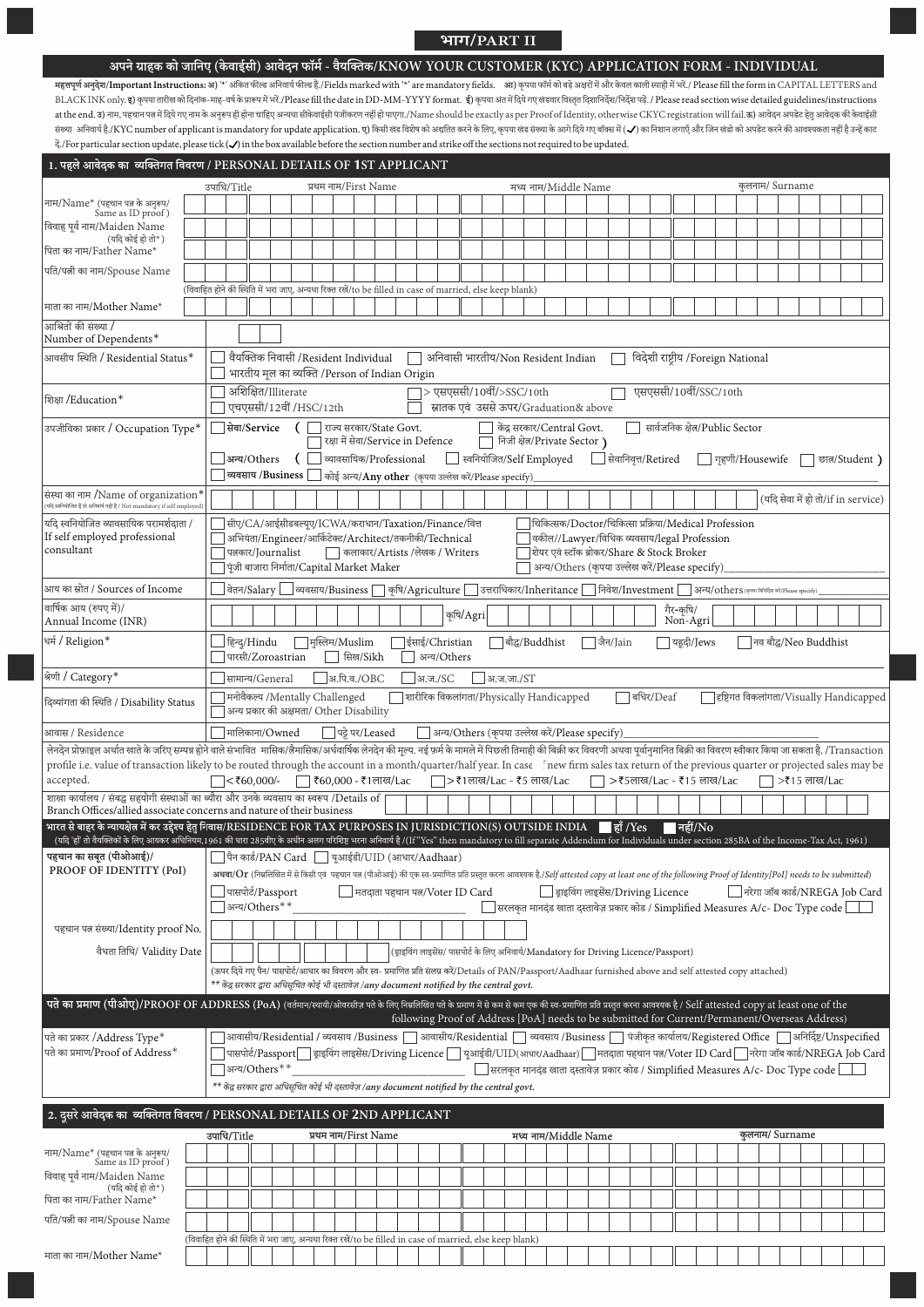| आश्रितों की संख्या /<br>Number of Dependents*                                                                         |                                                                                                                                                                                                                                                                                                                                           |
|-----------------------------------------------------------------------------------------------------------------------|-------------------------------------------------------------------------------------------------------------------------------------------------------------------------------------------------------------------------------------------------------------------------------------------------------------------------------------------|
| आवसीय स्थिति / Residential Status*                                                                                    | वैयक्तिक निवासी / Resident Individual<br>अनिवासी भारतीय/Non Resident Indian<br>विदेशी राष्टीय /Foreign National                                                                                                                                                                                                                           |
| शिक्षा /Education*                                                                                                    | भारतीय मूल का व्यक्ति /Person of Indian Origin<br>अशिक्षित/Illiterate<br> > एसएससी/10वीं/>SSC/10th<br>एसएससी/10वीं/SSC/10th                                                                                                                                                                                                               |
|                                                                                                                       | एचएससी/12वीं /HSC/12th<br>स्नातक एवं उससे ऊपर/Graduation& above                                                                                                                                                                                                                                                                           |
| उपजीविका प्रकार / Occupation Type*                                                                                    | सेवा/Service<br>€<br>केंद्र सरकार/Central Govt.<br>सार्वजनिक क्षेत्र/Public Sector<br>राज्य सरकार/State Govt.<br>निजी क्षेत्र/Private Sector)<br>रक्षा में सेवा/Service in Defence                                                                                                                                                        |
|                                                                                                                       | स्वनियोजित/Self Employed<br>व्यावसायिक/Professional<br>$\Box$ सेवानिवृत्त/Retired<br>अन्य/Others<br>$\Box$ गृहणी/Housewife<br>छात/Student)<br>व्यवसाय /Business<br>$\Box$ कोई अन्य/ $\mathbf{Any}$ $\mathbf{other}$ (कृपया उल्लेख करें/Please specify)                                                                                    |
| संस्था का नाम /Name of organization*<br>ः<br>यदि स्वनियोजित हैं तो अनिवार्य नहीं है / Not mandatory if self employed) | (यदि सेवा में हो तो/if in service)                                                                                                                                                                                                                                                                                                        |
| यदि स्वनियोजित व्यावसायिक परामर्शदाता /                                                                               | चिकित्सक/Doctor/चिकित्सा प्रक्रिया/Medical Profession<br>सीए/CA/आईसीडबल्यूए/ICWA/कराधान/Taxation/Finance/वित्त                                                                                                                                                                                                                            |
| If self employed professional<br>consultant                                                                           | अभियंता/Engineer/आर्किटेक्ट/Architect/तकनीकी/Technical<br>वकील//Lawyer/विधिक व्यवसाय/legal Profession<br>  कलाकार/Artists /लेखक / Writers<br>शियर एवं स्टॉक ब्रोकर/Share & Stock Broker<br>पत्नकार/Journalist<br>पूंजी बाजारा निर्माता/Capital Market Maker<br>अन्य/Others (कृपया उल्लेख करें/Please specify)                             |
| आय का स्रोत / Sources of Income                                                                                       | ] वेतन/Salary  __] व्यवसाय/Business   ] कृषि/Agriculture  __] उत्तराधिकार/Inheritance  __] निवेश/Investment  __] अन्य/others(कृष्ण भभक्षक कृष्ट्वाक्)                                                                                                                                                                                     |
| वार्षिक आय (रुपए में)/<br>Annual Income (INR)                                                                         | गैर-कृषि/<br>Non-Agri<br>कृषि/Agri                                                                                                                                                                                                                                                                                                        |
| धर्म / Religion*                                                                                                      | हिन्दू/Hindu<br>$\Box$ मुस्लिम/Muslim<br> ईसाई/Christian<br> बौद्ध/Buddhist<br>∃जैन/Jain<br> यह़दी/Jews<br> नव बौद्ध/Neo Buddhist<br>पारसी/Zoroastrian<br>सिख/Sikh<br>अन्य/Others                                                                                                                                                         |
| श्रेणी / Category*                                                                                                    | अ.पि.व./OBC<br>सामान्य/General<br>आ.ज./SC<br>आ.ज.जा./ST                                                                                                                                                                                                                                                                                   |
| दिव्यांगता की स्थिति / Disability Status                                                                              | मनोवैकल्य /Mentally Challenged<br>] शारीरिक विकलांगता/Physically Handicapped<br>$\Box$ बधिर/Deaf<br>]हष्टिगत विकलांगता/Visually Handicapped<br>अन्य प्रकार की अक्षमता/ Other Disability                                                                                                                                                   |
| आवास / Residence                                                                                                      | पट्टे पर/Leased<br>$\Box$ मालिकाना/ $\mathrm{Owned}$<br>] अन्य/Others (कृपया उल्लेख करें/Please specify)<br>लेनदेन प्रोफ़ाइल अर्थात खाते के जरिए सम्पन्न होने वाले संभावित  मासिक/लैमासिक/अर्धवार्षिक लेनदेन की मुल्य. नई फ़र्म के मामले में पिछली तिमाही की बिक्री कर विवरणी अथवा पूर्वानुमानित बिक्री का विवरण स्वीकार किया जा सकता है. |
|                                                                                                                       | profile i.e. value of transaction likely to be routed through the account in a month/quarter/half year. In case fnew firm sales tax return of the previous quarter or projected sales may be                                                                                                                                              |
| accepted.                                                                                                             | $\sqrt{560,000}$<br><b>। ₹60,000 - ₹1लाख/Lac</b><br>$\Box$ > ₹1लाख/Lac - ₹5 लाख/Lac<br>>₹15 लाख/Lac<br>  > ₹5लाख/Lac - ₹15 लाख/Lac<br>शाखा कार्यालय / संबद्ध सहयोगी संस्थाओं का ब्यौरा और उनके व्यवसाय का स्वरूप /Details of                                                                                                              |
| Branch Offices/allied associate concerns and nature of their business                                                 | भारत से बाहर के न्यायक्षेत्र में कर उद्देश्य हेतु निवास/RESIDENCE FOR TAX PURPOSES IN JURISDICTION(S) OUTSIDE INDIA<br>$\blacksquare$ हाँ /Yes<br>∣नहीं/No                                                                                                                                                                                |
|                                                                                                                       | (यदि 'हाँ तो वैयक्तिको के लिए आयकर अधिनियम,1961 की धारा 285वीए के अधीन अलग परिशिष्ट भरना अनिवार्य है (/[f"Yes" then mandatory to fill separate Addendum for Individuals under section 285BA of the Income-Tax Act, 1961)                                                                                                                  |
| पहचान का सबूत (पीओआई)/<br>PROOF OF IDENTITY (PoI)                                                                     | ि पैन कार्ड/PAN Card     युआईडी/UID (आधार/Aadhaar)<br>अथवा/Or (निम्नलिखित में से किसी एवं पहचान पत्न (पीओआई) की एक स्व-प्रमाणित प्रति प्रस्तुत करना आवश्यक है./Self attested copy at least one of the following Proof of Identity[PoI] needs to be submitted)                                                                             |
|                                                                                                                       | पासपोर्ट/Passport<br>निरेगा जॉब कार्ड/NREGA Job Card<br>    मतदाता पहचान पत्न/Voter ID Card<br>   ड्राइविंग लाइसेंस/Driving Licence                                                                                                                                                                                                       |
| पहचान पत्न संख्या/Identity proof No.                                                                                  | अन्य/Others**<br>$\Box$ सरलकृत मानदंड खाता दस्तावेज़ प्रकार कोड / Simplified Measures A/c- Doc Type code $\vert$                                                                                                                                                                                                                          |
| वैधता तिथि/ Validity Date                                                                                             | (ड्राइविंग लाइसेंस/ पासपोर्ट के लिए अनिवार्य/Mandatory for Driving Licence/Passport)                                                                                                                                                                                                                                                      |
|                                                                                                                       | (ऊपर दिये गए पैन/ पासपोर्ट/आधार का विवरण और स्व- प्रमाणित प्रति संलग्न करें/Details of PAN/Passport/Aadhaar furnished above and self attested copy attached)<br>$^{**}$ केंद्र सरकार द्वारा अधिसूचित कोई भी दस्तावेज़ /any document notified by the central govt.                                                                         |
|                                                                                                                       | पते का प्रमाण (पीओए)/PROOF OF ADDRESS (PoA) (वर्तमान/स्थायी/ओवरसीज़ पते के लिए निमलिखित पते के प्रमाण में से कम से कम एक की स्व-प्रमाणित प्रति प्रस्तुत करना आवश्यक है / Self attested copy at least one of the                                                                                                                           |
| पते का प्रकार /Address Type*                                                                                          | following Proof of Address [PoA] needs to be submitted for Current/Permanent/Overseas Address)<br>आवासीय/Residential / व्यवसाय /Business [ ] आवासीय/Residential [ ] व्यवसाय /Business [ ] पंजीकृत कार्यालय/Registered Office [ ] अनिर्दिष्ट/Unspecified                                                                                   |
| पते का प्रमाण/Proof of Address $^\ast$                                                                                | पासपोर्ट/Passport   ड्राइविंग लाइसेंस/Driving Licence   यूआईडी/UID(आधार/Aadhaar)   मतदाता पहचान पत्न/Voter ID Card   नरेगा जॉब कार्ड/NREGA Job Card                                                                                                                                                                                       |
|                                                                                                                       | ]अन्य/Others**<br>$\Box$ सरलकृत मानदंड खाता दस्तावेज़ प्रकार कोड / Simplified Measures A/c- Doc Type code [<br>** केंद्र सरकार द्वारा अधिसचित कोई भी दस्तावेज़ /any document notified by the central govt.                                                                                                                                |
|                                                                                                                       | र्सबंधित व्यक्ति का विवरण /DETAILS OF RELATED PERSON (अतिरिक्त संबन्धित व्यक्ति के मामले में कृपया 'अनुबंध बी1' भरें/In case of additional related persons, Please fill 'Annexure B1')                                                                                                                                                    |
| संबन्धित व्यक्ति प्रकार/Related Person Type*   समनुदेशित/Assignee                                                     | <b>△अवयस्क के संरक्षक/</b> Guardian of Minor:(॑॑बिता/Father └॒ माता/Mother └॒ कोर्ट आदेश द्वारा/By Court order)                                                                                                                                                                                                                           |
|                                                                                                                       | प्राधिकृत प्रतिनिधि/Authorized Representative<br>अन्य/Others (कृपया निर्दिष्ट करें/Please specify)                                                                                                                                                                                                                                        |
| वर्तमान ग्राहक आईडी/Existing Customer ID*                                                                             | संबन्धित व्यक्ति की सीकेवाईसी संख्या/CKYC Number of Related Person (यदि उपलब्ध हो तो/if available*)                                                                                                                                                                                                                                       |
| उपाधि/Title                                                                                                           | कुलनाम/ Surname<br>प्रथम नाम/First Name<br>मध्य नाम/Middle Name                                                                                                                                                                                                                                                                           |
| नाम/Name*                                                                                                             |                                                                                                                                                                                                                                                                                                                                           |
|                                                                                                                       | संबन्धित व्यक्ति का पहचान पत्न/PROOF  OF IDENTITY OF RELATED PERSON (पीओआई/POI)<br>(निम्नलिखित पहचान पत्न (पीओआई) की स्व-प्रमाणित प्रति प्रस्तुत करना आवश्यक है./Self attested copy of following mentioned Proof of Identity [PoI] needs to be submitted)                                                                                 |
| पैन सं./PAN No.                                                                                                       | फॉर्म 60 संलग्न/Form 60 attached<br>अथवा/Or                                                                                                                                                                                                                                                                                               |
| यूआईडी/UID/(आधार/Aadhaar)                                                                                             |                                                                                                                                                                                                                                                                                                                                           |
| पासपोर्ट/Passport: जारीकर्ता देश/Issuing Country                                                                      |                                                                                                                                                                                                                                                                                                                                           |
| मतदाता पहचान पत्न/Voter ID Card                                                                                       | $\overline{\phantom{a}}$ डड्राइविंग लाइसेंस/ $\overline{\phantom{a}}$ Driving Licence<br>नरेगा जॉब कार्ड/NREGA Job Card                                                                                                                                                                                                                   |
|                                                                                                                       | अन्य/Others (केंद्र सरकार द्वारा अधिसूचित अन्य दस्तावेज़/any document notified by the central govt.)<br>सरलकृत मानदंड खाता दस्तावेज़ प्रकार कोड /Simplified Measures A/c- Doc Type code                                                                                                                                                   |
| पहचान पत्न संख्या/<br>Identity proof No.                                                                              | वैधता तिथि/<br>(ड्राइविंग लाइसेंस/ पासपोर्ट के लिए अनिवार्य/<br>Mandatory for Driving Licence/Passport)<br>Validity Date                                                                                                                                                                                                                  |
|                                                                                                                       | जब तक अवयस्क वयस्कता प्राप्त नहीं कर लेता तब तक मैं उपरोक्त खाते में होने वाले किसी भी प्रकार के सभी भावी लेनदेनों के लिए अवयस्क का प्रतिनिधित्व करूंगा. उसके खाते में किए गए किसी प्रकार के आहरणों/लेनदेनों के लिए                                                                                                                       |
|                                                                                                                       | उपर्युक्त अवयस्क के किसी प्रकार के दावे के लिए बैंक को क्षतिपूर्ति करूंगा. /I shall represent the minor in all future transaction of any description in the above account till the said minor attains majority. I                                                                                                                         |
|                                                                                                                       | shall indemnify the bank against any claims of the above minor of any withdrawals/transactions made by me in his/her account.                                                                                                                                                                                                             |
|                                                                                                                       | संबंधित व्यक्ति/संरक्षक से साथ आवेदक का संबंध/Applicant's Relationship with Related Person/Guardian                                                                                                                                                                                                                                       |
|                                                                                                                       | संबन्धित व्यक्ति के हस्ताक्षर/Signature of Related Person                                                                                                                                                                                                                                                                                 |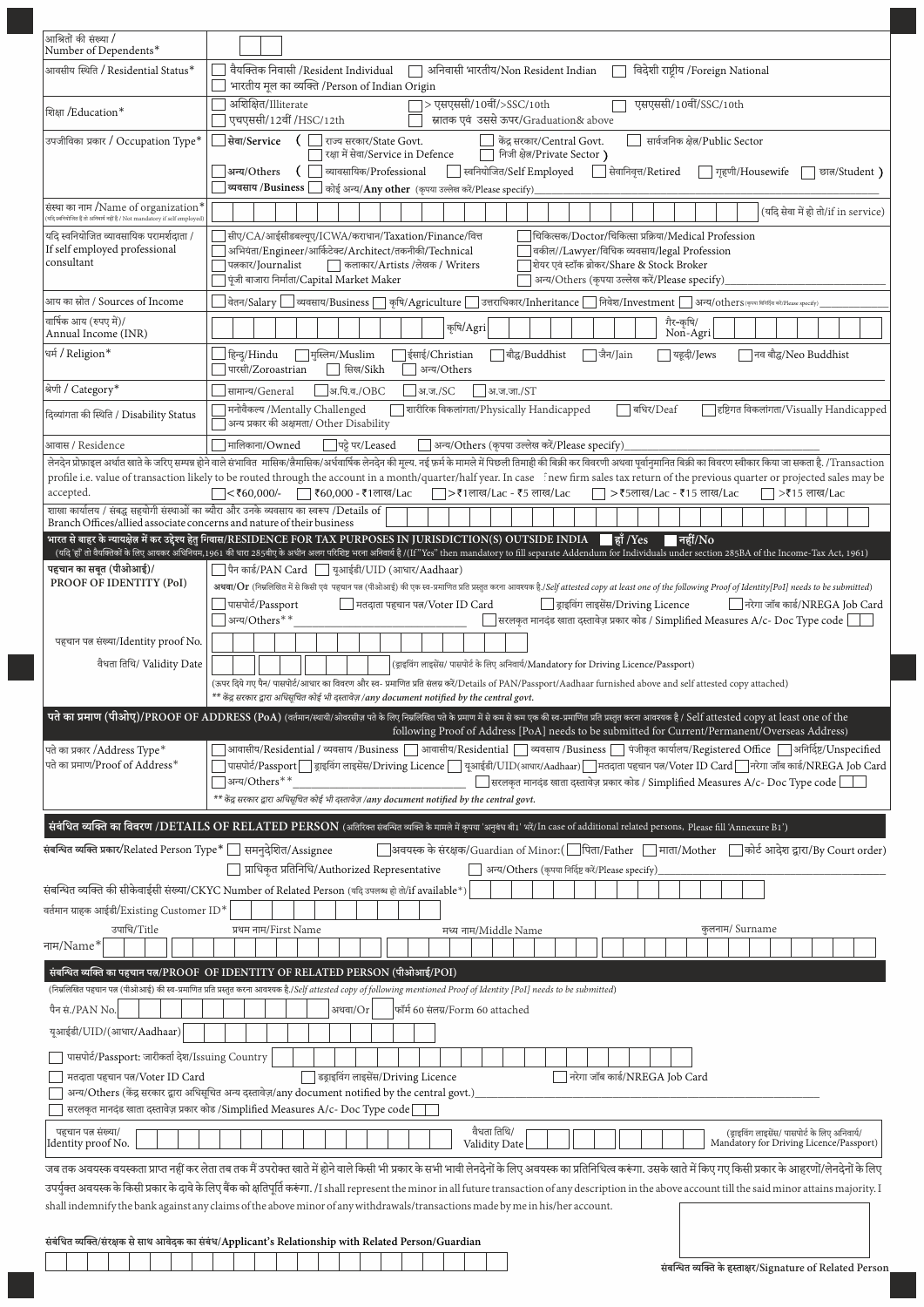## **SBAOF PART II**

### **6.** घोषणा-सह- शपथपत्न

#### **चैनल सेवाएँतथा इरनेशनल डेबट काड सह एटीएम काड/CHANNEL SERVICES AND INTERNATIONAL DEBIT CUM ATM CARD**

.<br>मैं/हम आईडीबीआई बैंक को मुझे/हमें आईडीबीआई बैंक डेबिट सह एटीएम कार्ड जाए. कर के लिए प्राधिकत करता/ करती हूँ/ हम सह स्वीकार करता/ करती हूँ/ करते हैं कि इस कार्ड का लिर्गमन व प्रयोग समय-समय पर लागू शर्तों व निबंधनों से अभ मैं/ हम यह स्वीकार करता/ करती है/ करते हैं कि उत्त शर्तें पर निबंधन आईडीबीआई बैंक दारा समय पर परिवर्तन के अधीन होंगे. मैं/हम उत्त डेबिट कम पटीएम कार्ड के प्रयोग के लिए वार्षिक शल्क एवं प्रभारों (जहां भी लाग हो प्रभारों (श साते से नामे करने के लिए आईडीबीआई बैंक को बिना शर्त तथा अप्रतिसरलगी कर से ही कित तरह हैं। हम एतदद्वारा यह पुष्टि करता/ करती हैं/ करते हैं कि संयुक्त साते के मानते में परिचालन संबंधी अनुदेश सभी के द्वारा संयुक्त रूप से नही issue an IDBI Bank Debit cum ATM Card to me/us. I/We acknowledge that the issue and usage of the card is governed by the terms and conditions as in force from time to time and agree to be bound by the same. I/We accept that the terms and conditions are liable to be amended by IDBI Bank from time to time. I/We further unconditionally and irrevocably authorise IDBI Bank to debit my/our account with an amount equivalent to the annual fee and charges for use of the Debit cum ATM (wherever applicable / amended as per the schedule of charges/fees). I/We hereby confirm that in case of Joint Accounts the operating instruction will not be jointly by all.

.<br>मैं/ हम वचन देता/देती हूँ/ देते हैं कि इस कार्ड का प्रयोग भारतीय रिजर्व के द्वारा समय-समय पर निर्धारत किया पिटेशी मुद्रा नियंतलण विनियमों के अनुसार ही किया जाएगा. मैं/हम इस बात की पुष्टि करता/ करती हूँ/ करते हैं कि विदे अनुसार मूल याला कोटा की सीमाओं के अंदर ही किया जाएगा. मैं/हम भारतीय रिजर्व बैंक द्वारा समय-समय पर जारी विदेशों मुद्रा विनिमय संबंधी दिशा-निर्देशों का पालन करूंगा/ करेंगे./ गो/We undertake to strictly utilise the card in a Control Regulations as laid down by Reserve Bank of India from time to time. I/We confirm that the foreign exchange which will be used will be within the limits of the Basic Travel Quota as per Foreign Exchange Management Act 1999. I/We will adhere to guidelines, which are issued by the Reserve Bank of India concerning the use of foreign exchange.

.<br>मैंने/हमने आईडीबीआई बैंक के खाता खोलने संबंधी तथा बैंबिट कम एटीएम काई/फोन बैंकिंग/ मेल इल बैंकिंग/ बिल भुगतान सुविधा/ अकाउंट अलर्टस सहित, किन्तु इन्हीं तक सीमित नहीं. विभिन्न चैनल सेवाओं सेवधी शतों एवं निबंधनों को (जिसक भी उपलब है) पढ़तथा समझलिया है. मैं/हम बैंक के दायित्व को छोड़ने /सीमिकरने बंबी शर्ती ही उनते को बना करता/ करती हूँ/ करते हैं राजने आवद्ध को तो दिल हैं/ देते हैं. मैं/ हम आवेदक को चुने हुए चैनलों के जरिये खातों के परिचालन hosted at www.idbi.com, governing the opening of an account with IDBI Bank and those relating to various channel services including but not limited to Debit cum ATM Cards / Phone Banking / Mobile Banking / Mobile Banking / Internet Banking / Bill Payment facility / Account Alerts. I accept and agree to be bound by the said Terms and Conditions including those excluding/limiting the Bank's liability. I/We authorize the applicant to access the accounts(s) via the channels selected and authorize IDBI Bank to link new accounts opened by the applicant to the channels selected.

म/हम यह समझता/ समझती ँ/ समझत ेह िक बक अपने पूणववेक केअतं गत इनम से कोई भी सेवा पूण अथवा आंशक प से बना मुझ/े हम सूचना िदये बंद कर सकता ह.ैम/ हम इस बात से सहमत ँ/ ह िक बक समय –समय पर लागू (जहा ंभी लागू हो भारो/ं शुो ंक सूची केअनुसार संशोधत ) सेवा प्रभारों के लिए मेरे / हमारे बैंक खाते को नामे कर सकता है. / I/We understand that the Bank may, at its absolute discretion, discontinue any of the services completely or partially without any notice to me/us. I agree that my account for service charges as applicable from time to time (wherever applicable / amended as per the schedule of charges/fees).

आधार/AADHAAR: मैं एतदद्वारा आईडीबीआई बैंक को यआईडीएआई के सरापन के लिए आग परतारका प्राप्त करने केलिए अपनी सहमति देता हैं. आईडीबीआई बैंक ने सचित किया है कि मेरी पहचान संबंधी जानकारी सचना केवल केवाईसी के लिए अपनी सहमति देता योग क जाएगी और यह भी सूचत ं िकया ह ैिक मेरेबायोमैिट संहीत/साझा नही ंिकए जाएंगे और आधमाणन केउे केवल सीआईडीआर म जमा िकए जाएंगे. थम धारक क आधार संा सरकारी सिडया ँा करने केलए लक क जा सकती ह.ै/ I hereby give my consent to IDBI Bank, to obtain my Aadhaar number, Name and Fingerprint/Iris for authentication with UIDAI. IDBI Bank has informed that my identity information would only be used for KYC and also informed that my biometrics will not be stored/shared and will be submitted to CIDR only for that purpose of authentication . Aadhar no. of the first holder can be linked for receiving of Govt subsidies.

**एफ़एटीकेए (फटका)/सीआरएस घोषणा/FATCA/CRS DECLARATION:** खाता धारक यह सापत करता ह/ै करत ेह िक: क) फॉम म दान क गई जानकारी आयकर नयम 1962 केनयम 114 एफ़ से ११४ एच केसाथ पिठत आयकर अधनयम, 1961 क धारा २८५बीए केअनुपालन म है. ख) मेरे/हमारे दाय फॉम, इसके समर्थक अनुबंधों और साथ दासावेजी साथ में प्रदान का जानकारी हमारे का अनुसार से असम स, सही एवं समर्थ है और यह कि मैंने/ हमने खाते केरिपोर्ट किए जाने वाले खाते के रूप में या अन्य किसी निर्धारण/ वाली कोई भी तात्विक जानकारी अपने पास नहीं रोक कर रखी है. /The account holder/(s) certify that: a) The information provided in the Form is in accordance with section 285BA of the Income Tax Act, 1961 read with Rules 114F t of the Income tax Rules, 1962. b) the information provided by me/us in the Form, its supporting Annexures as well as in the documentary evidence provided by me/us are, to the best of our knowledge and belief, true, correct and complete and that I/we have not withheld any material information that may affect the assessment/categorization of the account as a Reportable account or otherwise.

आ<mark>वेदक की घोषणा/APPLICANT DECLARATION</mark>: मैं एतदारा घोषणा करता है/ करती है कि उपरोक्त जानकारी मेरे सवींतम जाने विभास के अनुसार सत्य और सही और मैं इनमें किसी प्रकार का परिवर्तन होने पर उसकी तरंत सचना देने का वचन देता/ देती सन् गलत या असद या आमक पाई जाती हो। मुझे कात ही केवाद में जिम्मेदार माना जाऊंगा/ जाऊँगी. मेरे व्यक्तगत/केवाईसी विवरण केदीय केवाईसी रजिस्टी के साथ साझा किए जा सकते हैं, मैं एतदारा उपरोक्त पंजीकत नंबर/ईमेल पते पर केदीय केवाईस सूचना ा करने केलए अपनी सहमत देता/ देती ँ. /I hereby declare that the details furnished above are true and correct to the best of my knowledge and belief and I undertake to inform you of any changes therein, immediately. In case any of the above information is found to be false or untrue or misleading or misrepresenting, I am aware that I may be held liable for it. My personal/KYC details may be shared with Central KYC Registry. I hereby consent to receiving information from Central KYC Registry through SMS/Email on the above registered number/email address.

**कृपया नोट करें/Please Note: 1]** संयुक्त खतों के माले में इंटनेट बैंकिंग सेवाएँ केवल तभी उपलब्ध होंगे जब बीज की पुरुषों पूर्वती या उत्तर बात को इस प्रवादी दिया गया हो. इस प्रकार के संयुक्त खाता के लिए, एक खाता पारक (प्राथ खाता धारक ारा आई-नेट बिकगं के योग के ं ं लए विहत फॉममअनुरोध पर अपनी सहमत देनी होगी. यिद संयु खाताधारकोंमसेिकसी एक के ारा उनके ारा उनके ारा संयु प सेधारत इंटरनेट बिकग खातोंमसेिकसी कहतेकेलए आई-नेट बिकग के योग केजरयेपरचालनोंके संबंध मलखत प मअथवा स ं ं ं ंचार केअ माम (बक ारा मानी एवं ाधकृत) सेआई-नेट बिकग सेवा को बंद करनेकेलए अनुरोध िकया जाता हैतो आई-नेट बिकग सेवा को बंद करनेकेलए इंटरनेट बिकग सेवा बंद कर दी जाएगी./e Internet Banking Service will be available in case of Joint Accounts, only if the mandate for operation is given as 'Either or Srvivor' or 'Anyone or Survivor' only. For these types of Joint Accounts, one I-Net Banking user-id will be issued to one of the account holder (primary account holder) whose nae stands first in the account. The bank has the option to issue additional user-id and password (s) for any type of accounts including Joint Accounts. The other Joint Account holder(s) shall expressly agree with this arrangement an (or in writing) or by some other mode of communication (recognize and authorized by the Bank), for any of the Internet Banking Accounts held jointly by them, the Internet Banking service will be discontinued for all the U a cash withdrawal at another bank's ATM, the Primary Account (as specified by you) will only be accessed.

| इस खाते में कुल/There are total  <br> धारक हैं./ holders in this a/c. नीचे अतिरिक्त/Below are the additional <br>थारक दिये गए हैं जिनका विवरण 'अनुपूरक फॉर्म-एओएफ़" में दिए गए हैं./holders whose details <br>are furnished in the "Supplementary Form-AOF". |                                                                                                           |                                                                                                                                                                            |              |                                                                                                                                                   |  |                                                                                                           |                                                      |  |  |                                                              |                              |  |  |  |  |  |
|--------------------------------------------------------------------------------------------------------------------------------------------------------------------------------------------------------------------------------------------------------------|-----------------------------------------------------------------------------------------------------------|----------------------------------------------------------------------------------------------------------------------------------------------------------------------------|--------------|---------------------------------------------------------------------------------------------------------------------------------------------------|--|-----------------------------------------------------------------------------------------------------------|------------------------------------------------------|--|--|--------------------------------------------------------------|------------------------------|--|--|--|--|--|
| तीसरे आवेदक का नाम/Name of 3rd Applicant:                                                                                                                                                                                                                    |                                                                                                           |                                                                                                                                                                            |              |                                                                                                                                                   |  |                                                                                                           |                                                      |  |  |                                                              |                              |  |  |  |  |  |
| चौथे आवेदक का नाम /Name of 4th Applicant:                                                                                                                                                                                                                    |                                                                                                           |                                                                                                                                                                            |              |                                                                                                                                                   |  |                                                                                                           |                                                      |  |  |                                                              |                              |  |  |  |  |  |
| पांचवे आवेदक का नाम /Name of 5th Applicant:                                                                                                                                                                                                                  |                                                                                                           |                                                                                                                                                                            |              |                                                                                                                                                   |  |                                                                                                           |                                                      |  |  |                                                              |                              |  |  |  |  |  |
| कपया पहले आवेदक का नवीनतम रंगीन फोटो<br>चिपकाएँ और तिरछे हस्ताक्षर करें /Please<br>Paste Latest color photo of<br>1st applicant and Sign Across                                                                                                              | पहले आवेदक के हस्ताक्षर/Signature of 1st Applicant<br>दुसरे आवेदक के हस्ताक्षर/Signature of 2nd Applicant |                                                                                                                                                                            |              | कृपया दुसरे आवेदक का नवीनतम रंगीन फोटो<br>चिपकाएँ और तिरछे हस्ताक्षर करें /Please<br>Paste Latest color photo of<br>2nd applicant and Sign Across |  | तीसरे आवेदक के हस्ताक्षर/Signature of 3rd Applicant<br>चौथे आवेदक के हस्ताक्षर/Signature of 4th Applicant |                                                      |  |  |                                                              |                              |  |  |  |  |  |
| तारीख/Date:<br>स्थान/Place:                                                                                                                                                                                                                                  |                                                                                                           | तारीख/Date:                                                                                                                                                                | स्थान/Place: |                                                                                                                                                   |  |                                                                                                           | पांचवे आवेदक के हस्ताक्षर/Signature of 5th Applicant |  |  |                                                              |                              |  |  |  |  |  |
| पावती/ACKNOWLEDGMENT<br>आवेदन फॉर्म संख्या/<br>App. Form No.<br>(जब तक आपको ग्राहक आईडी प्राप्त नहीं हो जाता तब तक कृपया इस संख्या को नोट करें/<br>Please note this number till you get your customer ID)                                                    |                                                                                                           | हम निम्न लिखित से संबन्धित, आपके नामांकन फॉर्म डीए 1 की प्राप्ति सूचना देते हैं/We Acknowledge your Nomination Form Da1 relating to :<br>खाते की प्रकृति/Nature of Account |              | नामांकन के लिए पावती /ACKNOWLEDGMENT FOR NOMINATION<br>खाता संख्या/Account No.                                                                    |  |                                                                                                           |                                                      |  |  | अतिरिक्त विवरण, यदि कोई हो तो/<br>Additional Details, if any | (ग्राहक प्रति/Customer Copy) |  |  |  |  |  |

पावती की तारीख/ Acknowledgment Date:

 $\mathbf{r}$  $\overline{\phantom{0}}$ 

शाखा का नाम/Branch Name:

Nomination number\_\_\_\_\_\_\_\_\_\_\_\_\_\_\_\_\_\_\_\_\_\_\_\_\_\_\_\_\_\_\_\_\_\_\_\_\_\_\_\_\_\_\_\_ in all your future correspondence with us in this regard.

कपया इस संबंध में भविष्य के सभी पत्नाचार में नामांकन संख्या किया जिल्ला करते हैं। अब को उल्लेख करें का उल्लेख क In the name of **the name of the name of the name of**  $\blacksquare$  held with us. Please quote the

**\_\_\_\_\_\_\_\_\_\_\_\_\_\_\_\_\_\_\_\_\_\_\_\_\_\_\_\_\_\_\_\_\_\_\_\_** बैंक अधिकारी के हस्ताक्षर और नाम/ईआईएन मुहर<br>Signature of Bank Official & Name/EIN Seal

**Signature of Bank Official & Name/EIN Seal आईडीबीआई बक ल. के लए /For IDBI Bank Limited ाधकृत हारी/Authorised Signatory** 

\_\_\_\_\_\_\_\_\_\_\_\_\_\_\_\_\_\_\_\_\_\_\_\_\_\_\_\_\_\_\_\_\_\_\_\_\_\_\_\_\_\_\_\_\_\_\_\_\_\_\_\_\_\_\_\_\_\_\_\_\_\_\_\_\_\_\_\_\_\_\_\_\_\_\_\_\_\_के नाम से हमारे यहा ँह.ै